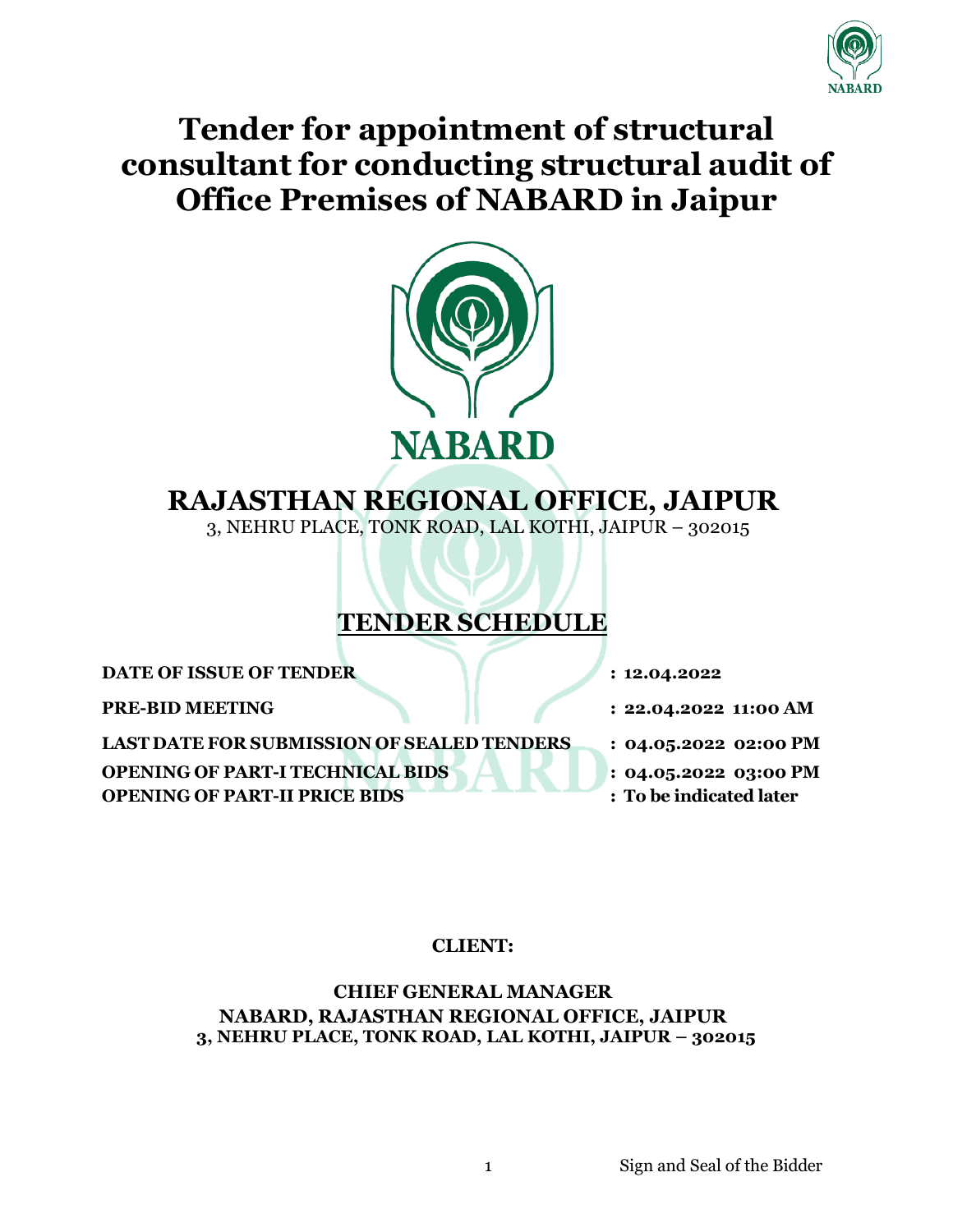# **NOTICE INVITING TENDER**

**Ref. No. NB.RRO.DPSP/ 70 /Structural Audit/2022-23 12th April 2022**

 $M/s...$ 

**Dear Sir**

## **Tender for appointment of structural consultant for conducting structural audit of Office Premises of NABARD in Jaipur.**

National Bank for Agriculture and Rural Development (NABARD) invites tenders for appointment of structural consultant for conducting structural audit of Office Premises of NABARD in Jaipur.

Interested parties are requested to submit the Bids in sealed envelope for the aforesaid work as per detailed specifications and other requirements as mentioned more specifically elsewhere in this tender document.

2. This NIT (tender document) can be downloaded from our website at <https://www.nabard.org/English/Tenders.aspx> as well as CPP portal.

- 3. Tenders in sealed envelopes super scribed "Tender for appointment of structural consultant for conducting structural audit of Office Premises of NABARD in Jaipur" shall be submitted addressed by name to Chief General Manager, NABARD, Rajasthan Regional office, 3, Nehru Place, Tonk Road, Lal Kothi, Jaipur – 302015. Last date for the submission of tender is **04th May 2022 by 02:00 pm.**
- 4. Envelope shall contain:
	- a) Duly filled in tenders with every page signed and stamped.
	- b) Power of attorney/authority letter authorizing the person to sign the tender.

c) Earnest money deposit (EMD) amount of Rs.22,000/- shall be credited to our Current Account as per the details given here:-

| Name of the<br>Account | NATIONAL BANK FOR AGRICULTURE AND<br>RURAL |
|------------------------|--------------------------------------------|
|                        | <b>DEVELOPMENT</b>                         |
| <b>Bank Name</b>       | <b>NABARD</b>                              |
| <b>Branch Name</b>     | <b>HEAD OFFICE MUMBAI</b>                  |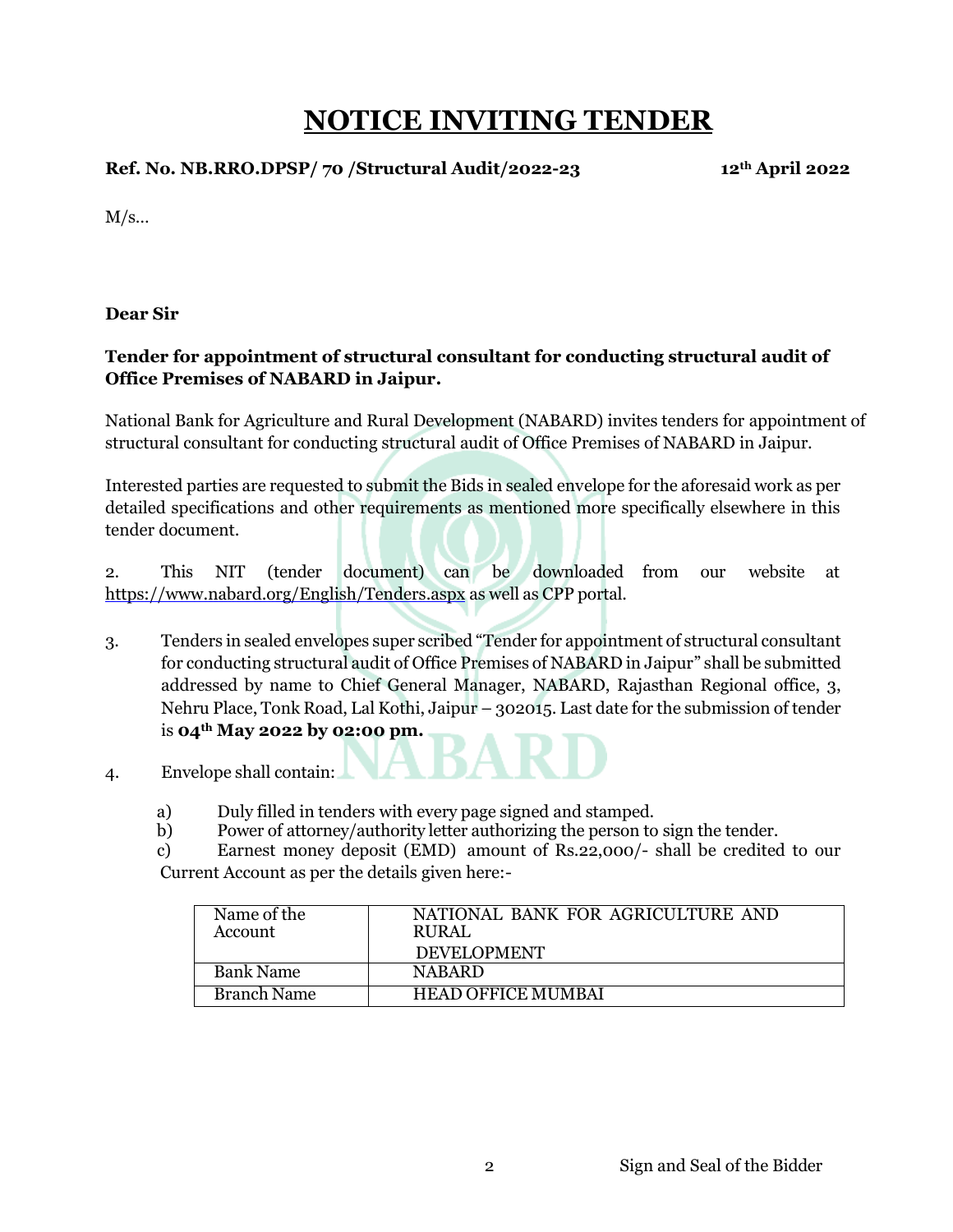| IFS Code              | NBRD0000002              |
|-----------------------|--------------------------|
| <b>Account Number</b> | NABADMN16                |
|                       | (Through NEFT/RTGS only) |

Payment receipt shall be enclosed in this envelope. The tenders without EMD shall be rejected out rightly. No interest shall be paid on the EMD thus collected. EMD of the successful tenderer shall be refunded after successful completion of work. Whereas EMD of the unsuccessful bidders will be refunded upon the issuance of work order to and acceptance of the same by the successful bidder.

Note: Micro and Small Enterprises (MSEs) registered with National Small Industries Corporation under Single Point Registration Scheme for participation in Government purchases, shall be exempt from payment of EMD. However, they will have to produce documentary evidence in support of seeking such exemption.

5. A pre-bid meeting will be held in our office at **11:00 am on 22nd April 2022** with the prospective bidders, to clarify any issues pertaining to the tender. The bidders are expected to thoroughly read the tender document before being present for the pre-bid meeting, so as to understand all aspects of the work. The clarifications/conditions, if any, sought by the tenderers shall be examined and discussed with the bidders and the conditions that are acceptable to the Bank shall be intimated to the bidders. The bidders will have to agree to the conditions which are acceptable to the Bank. No conditions/clarifications shall be entertained after the pre-bid meeting. Tenderers are advised to submit the duly filled in tenders after the Pre-Bid meeting.

6. Tender shall not contain any condition whatsoever and any conditional tender shall be rejected.

7. Tenders will be **opened on 04th May 2022 at 03:00 pm in our office** in presence of the representatives of the bidders, whoever are present. If the last date of receipt or opening of the tenders happens to be a holiday for NABARD, then the receipt and opening of the tenders shall be shifted to next working day without change of time and venue.

8. Tenders of only those tenderers will be considered, who are found to be eligible as per the eligibility criteria mentioned elsewhere in this tender document and who have complied with all the requirements in tender document. Bidders are requested to kindly visit our website regularly.

9. The bids shall remain valid and open for acceptance for 03 months from the date of opening of tender. If the tenderer withdraws his tender before the expiry of the said period or makes any modifications in terms and conditions of the tender which are not acceptable to the Bank, then the bank without prejudice to any other right or remedy will be at liberty to forfeit the earnest money.

10. NABARD reserves the right to accept or reject any /all tender/s in part or whole of any firm /firms without assigning any reasons for doing so.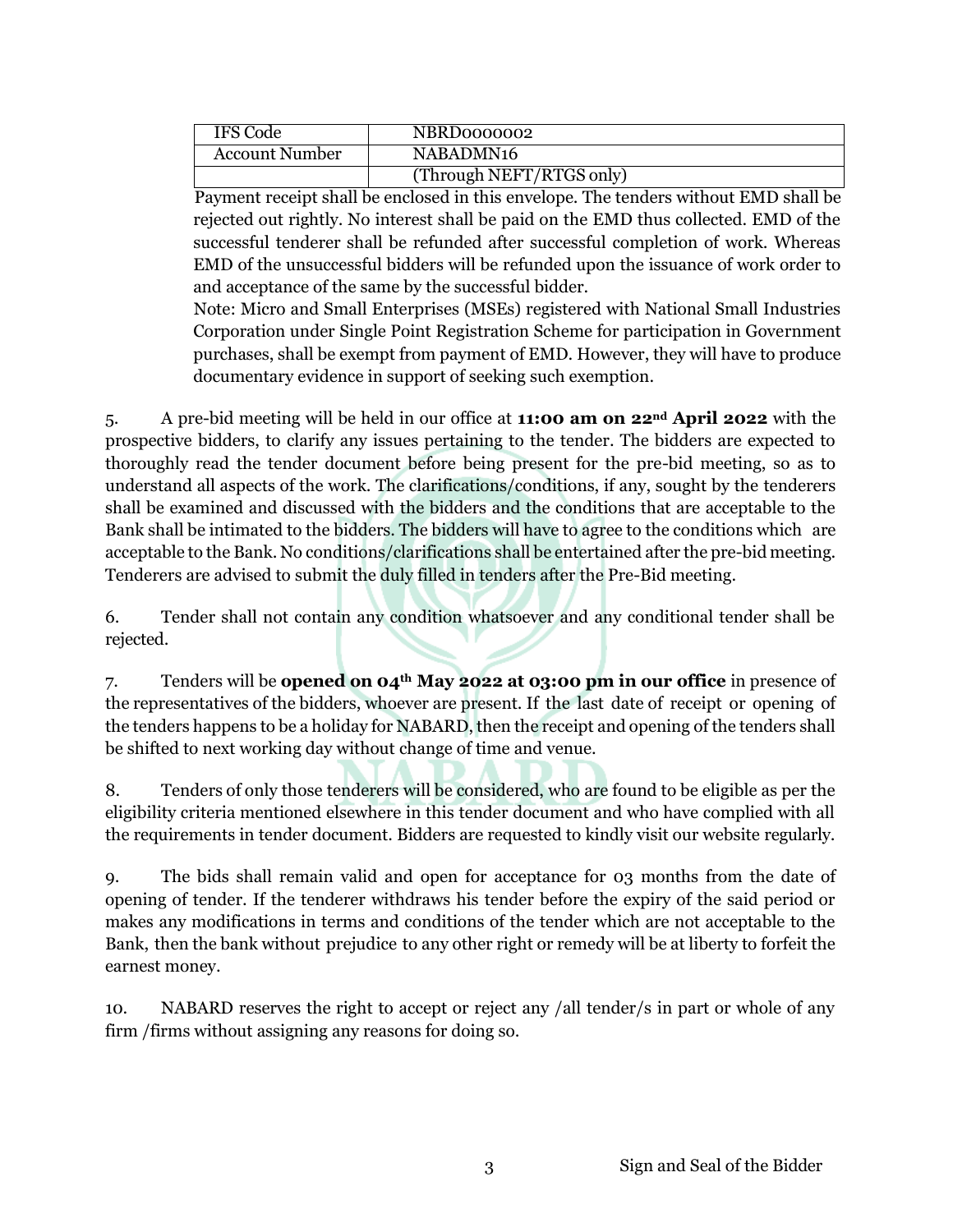11. Canvassing in connection with tenders is strictly prohibited and the tenders submitted by the tenderer who resort to canvassing will be liable to rejection.

12. NABARD also reserves the right to divide and distribute the work to more than one tenderer at its sole discretion.

13. For any clarification you may please call Shri Ajit Singh, Manager, at 9873755008.

**Sd/-**

**(Kailash Pawha) Deputy General Manager**

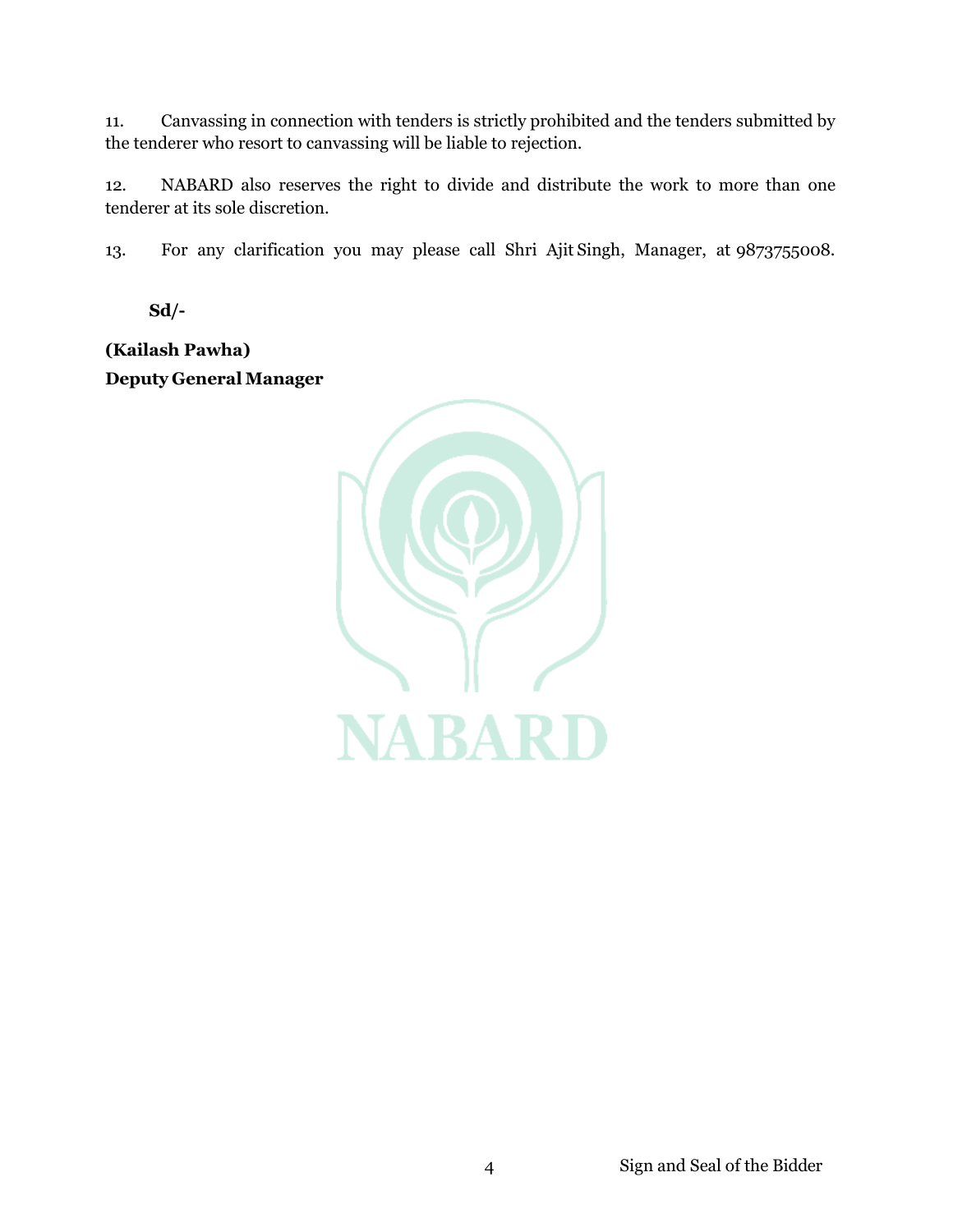

# **PART-I TECHNICAL BID 1.FORM OF TENDER**

## **The Chief General Manager**

NABARD, Rajasthan Regional office, 3, Nehru Place, Tonk Road, Lal Kothi, Jaipur – 302015

Dear Sir

## **Tender for appointment of Structural Consultant for conducting Structural Audit of Office Premises of NABARD in Jaipur.**

I / We the undersigned have carefully gone through and clearly understood, after visiting the site, the tender document comprising of the Notice Inviting Tender, Form of Tender, Pre-Qualification Criteria, Scope of Work, General Conditions of Contract, Special Conditions of Contract and Schedule of Quantities/Bill of Quantities.

I/We hereby offer to execute the works specified in the said Memorandum within the time specified, at the rates mentioned in the Financial/ Price Bid and in accordance with all aspects of the tender and with such materials as are provided for, by and in all other respect in accordance with such conditions so far as they may be applicable.

I / We do hereby undertake to execute and complete the whole or part of the work (as desired by you) at the respective rates quoted in the Price Bid.

In the event of this Tender being accepted I / we agree to enter into an agreement as and when required and execute the contract according to your Form of Agreement.

I / We further agree to complete the work included in the said Schedule of Quantities within 60 days from the date of commencement. Date of commencement shall be either one-week from the date of acceptance letter issued to the consultant or day on which the consultant is instructed to take possession of site whichever is later.

I / We agree to pay all applicable Government taxes prevailing from time to time.

#### **MEMORANDUM**

## **a) Description of work: Tender for appointment of Structural Consultant for conducting Structural Audit of Office Premises of NABARD in Jaipur.**

**b) Time allowed for completion: 30 days** from the date of commencement which shall be either one-week, from the date of issue of work order/letter of acceptance of tender

5 Sign and Seal of the Bidder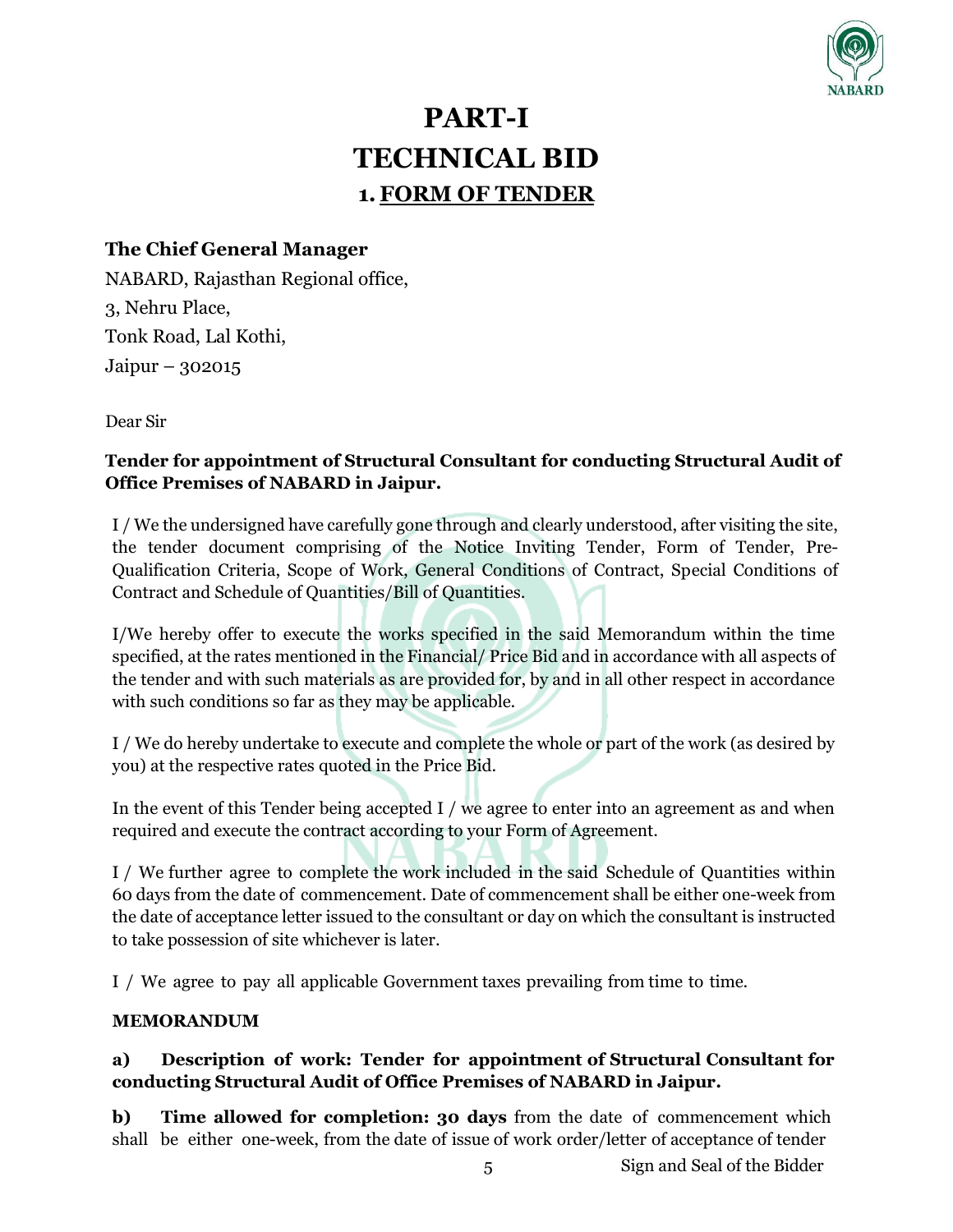

to the consultant or day on which the consultant is instructed to take possession of site whichever is later.

We understand that the time for completion shown above shall be reckoned from the date of commencement of the work.

Should this tender be accepted, I/we hereby agree to abide by and fulfill the term and conditions of the tender annexed hereto so far as they may be applicable. Our Bankers are:

i)

ii)

The names of partners of our firm are:

ii)

iii)

Name of the partner of the firm Authorized to sign: OR Name of person having Power of Attorney to sign the contract (certified copy of the Power of Attorney should be attached):

Yours faithfully,

Signature of Tenderer

**JA RA R**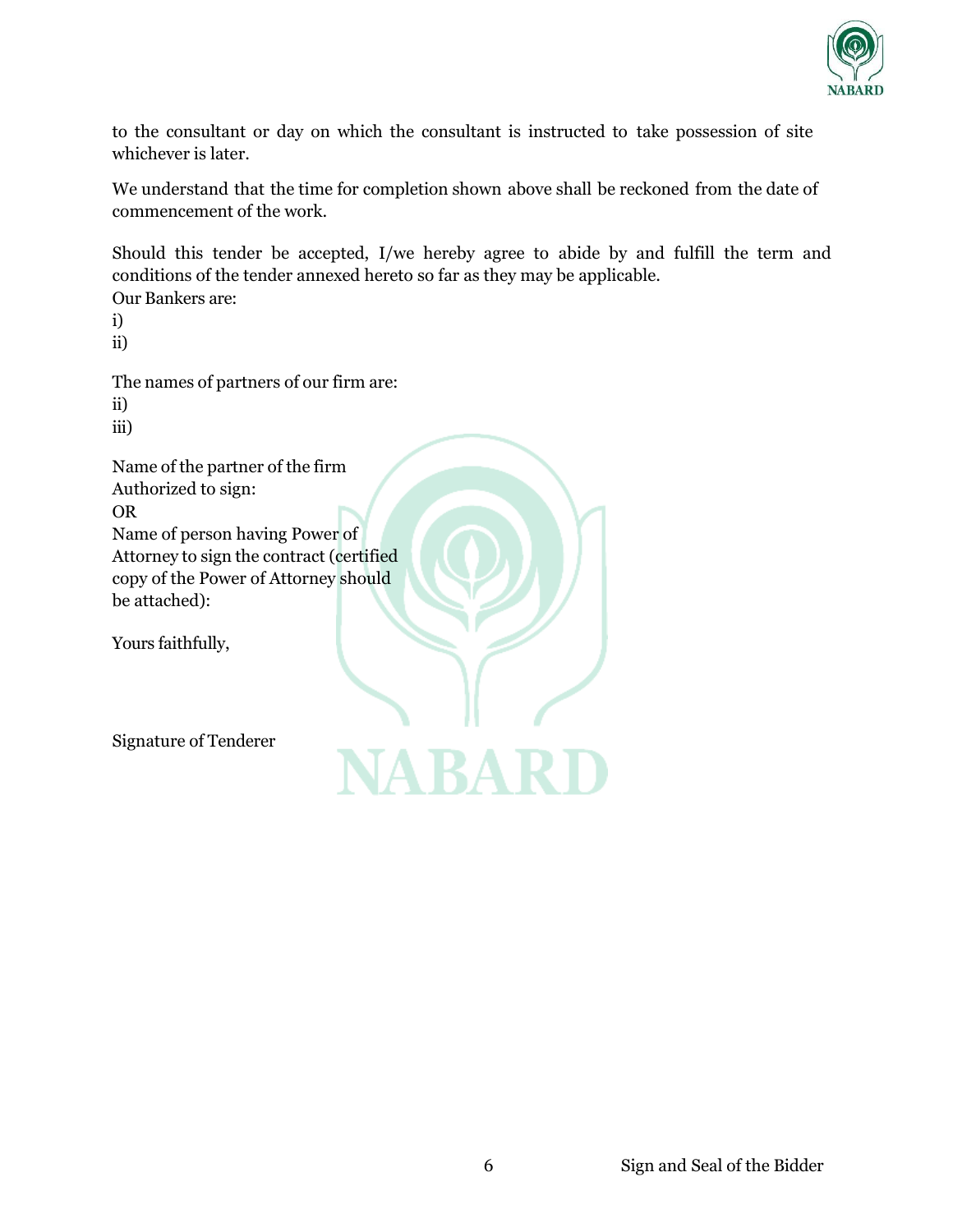

## **2. PRE-QUALIFICATION CRITERIA**

#### **Minimum Eligibility Criteria for pre-qualification of tenderers is as follows:**

The Bidding Firm/Company:-

,

- 1. Should be member of Indian Associations/Societies of Structural Engineers & should be registered with Municipal Corporations/CPWD/State PWD or other similar government organisations.
- 2. Should have at least two qualified structural engineers (having experience of at least 10 years as structural engineer) on their regular establishment. Provide details.
- 3. Should have at least 05 years of experience in the field of Consultancy and conducting of Structural Audit of various Buildings. Should have services of Licensed Structural Engineer registered with appropriate authority.
- 4. Should have experience of successfully conducting structural audit and in the last 05 years (from 01.04.2016 onwards) for government buildings, Banks/FIs premises, reputed private organisations etc., should have conducted:
	- a. Three similar works whose individual value is not less than Rs.4,40,000/- per annum each **or**
	- b. Two similar works whose individual value is not less than Rs.5,50,000/- each of the estimated cost **or**
	- c. One similar work whose value is not less than Rs.8,80,000/-.

Above information shall be provided in the format mentioned in **Annexure-A**. Work Order/Agreement/Completion Certificates issued by the client should be enclosed with this tender and need to be produced in original before NABARD, whenever called for verification purposes.

- 5. Should have annual turnover of at least Rs.3,30,000/- during the last three years.
- 6. Should have NABL accredited laboratory or should have tie up with NABL accredited Lab.
- 7. The tender is to be submitted in **2 Envelopes**. **Envelope-1** will contain the duly signed & stamped tender document along with documents related to prequalification criteria, and EMD DD. **Envelope-2** will contain only the Price Bid/Bill of Quantities **(Annexure-C)**.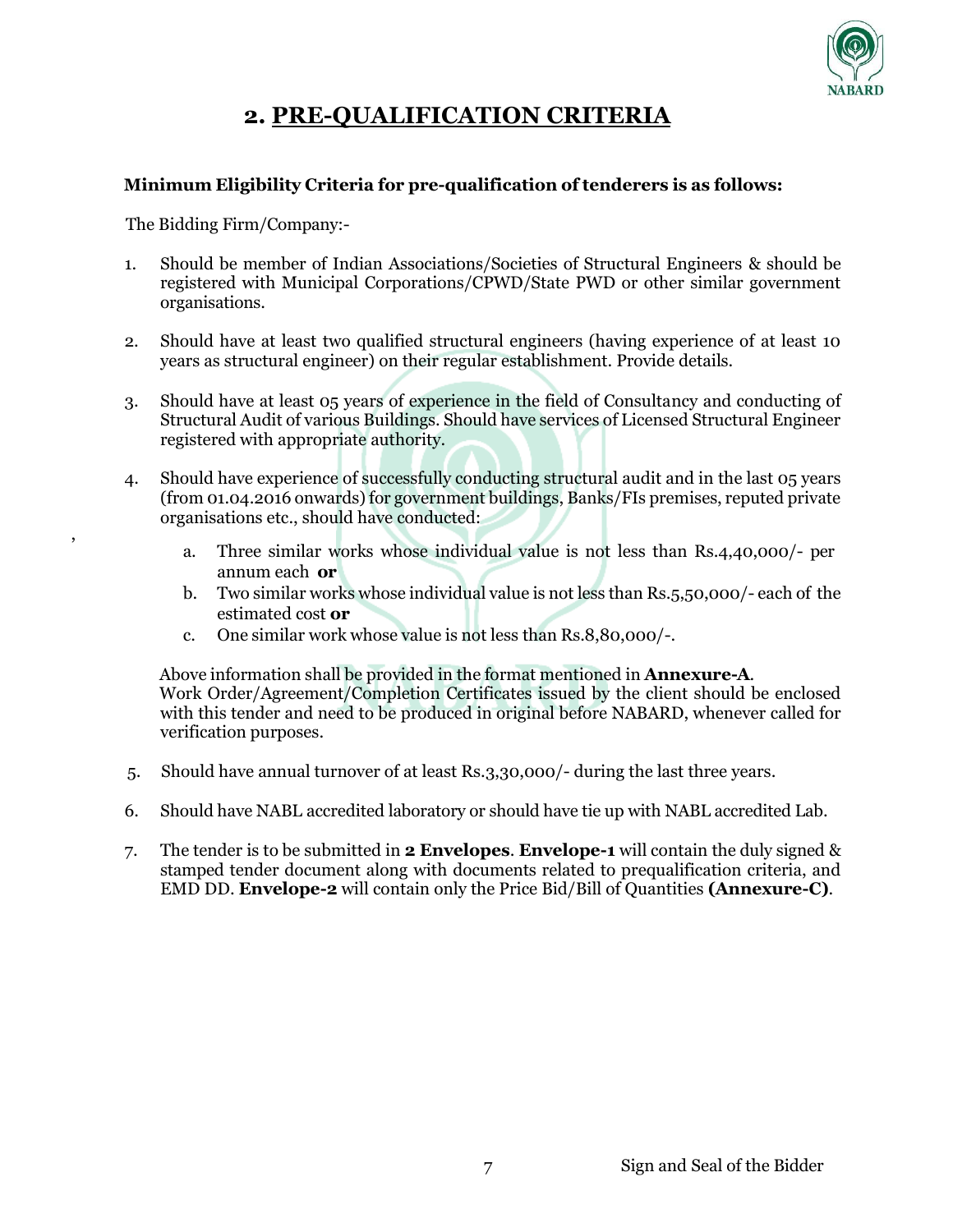

## **3. SCOPE OF WORK**

### **A. Structural Audit of Office Premises of NABARD in Jaipur**

### **I. Broad scope of work:**

1. Structural audit shall be carried out as a qualitative assessment in accordance with latest guidelines of Indian Society of Structural Engineers. Visual health inspection of buildings covering internal, external and common areas using light tapping hammer, marking in floor plans all the visible defects, deterioration and quantification.

2. Assessment of damages of RCC members through NDT (Non-Destructive Testing) with calibration chart for the site. Initially digital rebound hammer test shall be conducted and if necessary Ultrasonic Pulse Velocity Test, Half Cell Potential Test, Carbonation Depth Test, Core Test, Chemical Test etc. will be conducted, necessity of which will be decided after inspection by Consultant subject to consultation with and approval by NABARD.

3. Finding the probable causes of damages, seepage/leakages and status of external plumbing installations.

4. Preparation of detailed report based on visual inspection, NDT, supported by photographs wherever necessary.

5. Providing Structural Fitness Certificate / Structure Habitable Certificate as per requirement.

6. Attending meetings with NABARD officials, wherever required, with respect to the above work.

7. Preliminary Work ( Part of Report)

- i. Collection of preliminary data
- ii. Pre-repair survey (field work)

iii.Submission of survey report, general defects and damages, general comments.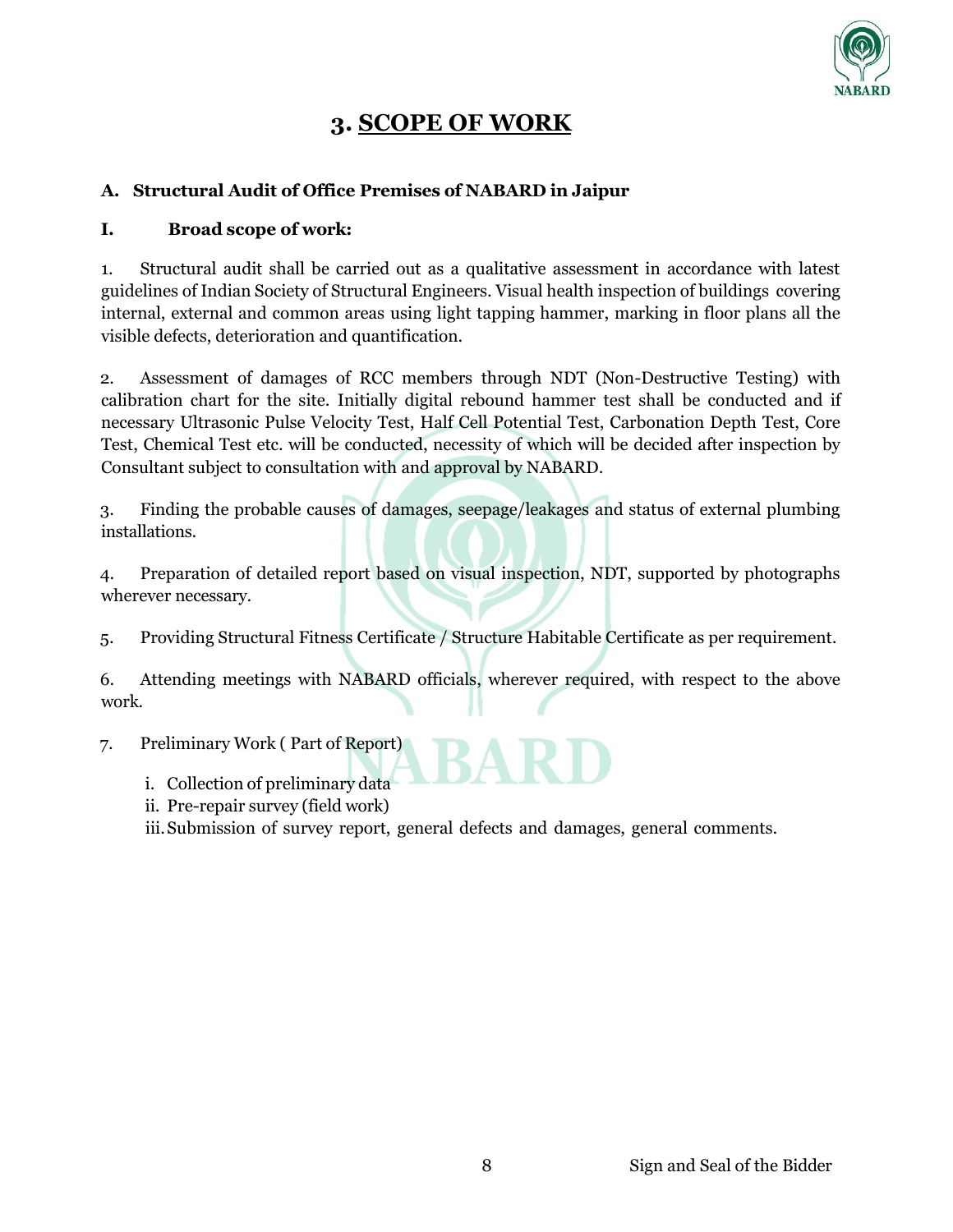

## **II. Detailed scope of the work**

1. Conducting structural audit including detailed visual inspection and non-destructive test using digital rebound hammer in the Office Premises of NABARD, Jaipur:

| Sl. No. | <b>Location of Premises</b> | <b>Building Details</b>                                                                        |
|---------|-----------------------------|------------------------------------------------------------------------------------------------|
|         | NABARD,                     | 1. One Office building (two wings $A \& B$ )                                                   |
|         | Rajasthan Regional Office,  | 2. Area details: Basement and Ground $+$ 4 Floors                                              |
|         | Nehru Place, Tonk<br>3,     | 3. Total built up area of 5810.34 sq. mtrs.                                                    |
|         | Road, Lal Kothi, Jaipur -   | 4. Year of construction $-1995$                                                                |
|         | 302015                      | 5. Age as on 31.03.2021 :- 27 years<br>6. Last structural Audit/Structural Repairs - June 2016 |
|         |                             |                                                                                                |

2. To carry out following additional non-destructive tests as under:

| Sl. No.        | <b>Additional ND Tests</b>       | <b>Remarks</b>                                         |
|----------------|----------------------------------|--------------------------------------------------------|
| 1.             | <b>Ultrasonic Pulse Velocity</b> | The Consultant will suggest the locations and no. of   |
|                | Test                             | various tests required after surveying the buildings.  |
| $\overline{2}$ | Half Cell Potential Test for     | Thereafter, after approval from NABARD of no. of tests |
|                | Corrosion mapping                | to be conducted, the Consultant shall carry out the    |
| 3.             | <b>Carbonation Depth Test</b>    | tests.                                                 |
| $\overline{4}$ | Core Test                        |                                                        |

- 3. Submission of detailed report, which includes:
	- i. The findings from detailed visual inspection
	- ii. Non-destructive test results and/or any other such test carried at site as per the scope of work
- 4. Providing Structural Fitness Certificate / Structure Habitable Certificate as per requirement.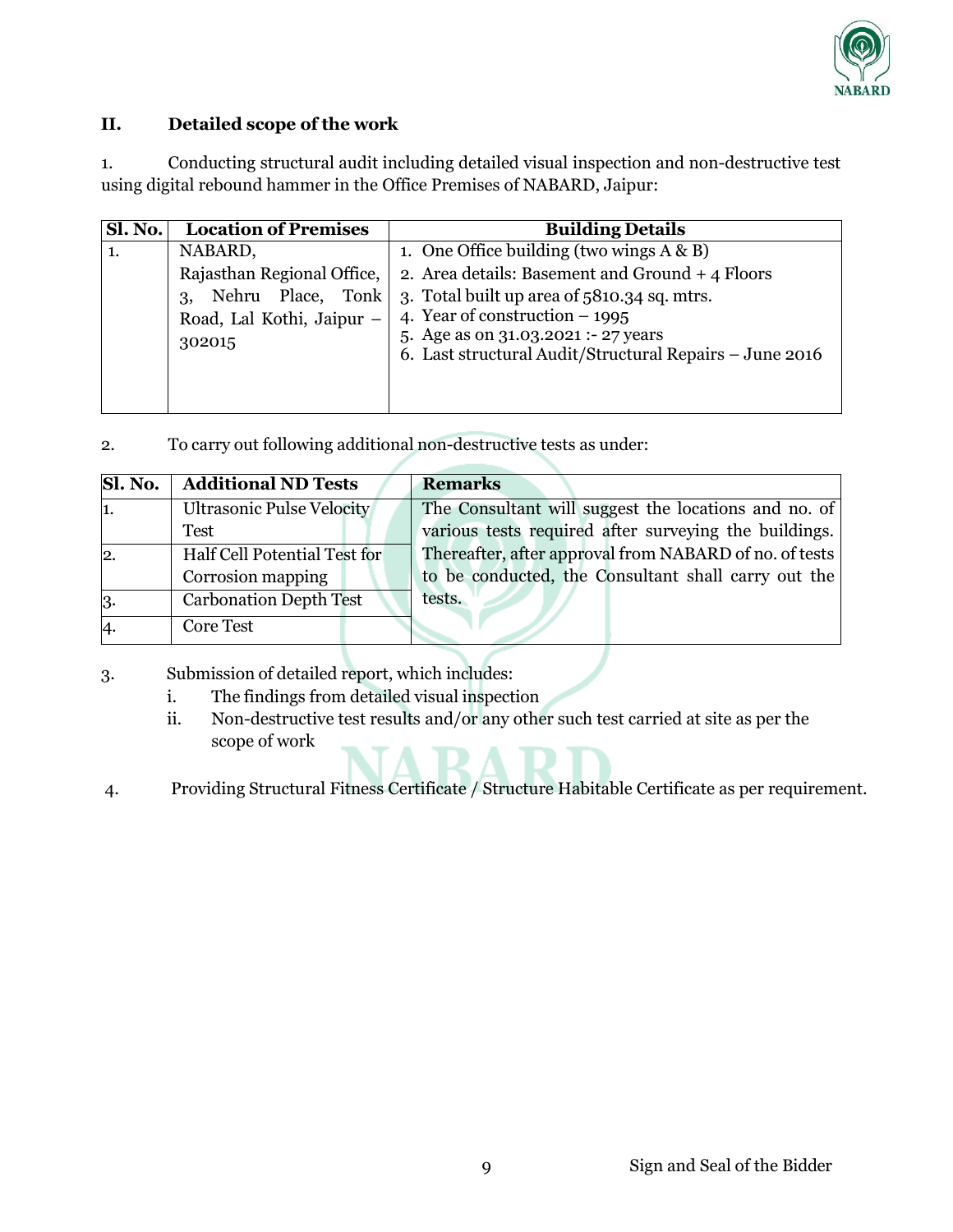

# **4. GENERAL CONDITIONS OF CONTRACT**

### **1. Definitions**

**"The Contract"** means the documents forming the tender and acceptance thereof and the formal agreement executed between NABARD and the Consultant, together with the documents referred to therein including the conditions, the specifications, designs, drawings and instructions issued by the Employer from time to time and all these documents taken together, shall be deemed to form one contract and shall be complementary to one another.

In the contract the following expressions shall, unless the context otherwise requires, have the meaning hereby respectively assigned to them.

- 1.1 **"NABARD / Employer"** means NABARD having its Registered & Corporate Office at C-24, G Block, BKC, Bandra East, Mumbai 400 051 and includes its representatives, successors and assigns.
- 1.2 **"Corporate Office"** means the Regional Office of NABARD at Jaipur, Rajasthan and includes any other offices as prescribed by NABARD from time to time for that purpose.
- 1.3 **"Sanctioning Authority"** means authority nominated to exercise power of approval, sanction and acceptance concerning administrative, financial and technical aspects of transactions done on behalf of NABARD.
- 1.4 **"Employer"** means NABARD and includes its representatives, successors and assigns.
- 1.5 **"Bank's Representative"** means Representative appointed by the Employer as their representative to give instructions and supervise the work of the consultant at site.
- 1.6 **"The Consultant or Consultants"** means the firm or agency or individual engaged by the Employer to execute the work. It shall also include their legal representative(s), successors or assigns.
- 1.7 **"Contract Value"** means the value of the entire work as stipulated in the work order conveying acceptance of the tender, subject to such additions thereto or deductions there from, as may be made under the provision herein after contained.
- 1.8 **"Tendered Value"** means the value of the entire work as stipulated in the work order.
- 1.9 **"Works" or "Work"** means the consultancy work described in the "Scope of Work" and/or to be executed in accordance with the contract and includes materials, apparatus, equipment, temporary supports, fittings and things of all kinds to be provided, the obligations of the consultant hereunder and work to be done by the consultant under the contract.
- 1.10 **"The Site"** means the premises, into or through which work is to be executed under the contract or any adjacent premises, which may be allotted or used for the purpose of carrying out the contract.
- 1.11 **"Drawings"** means the drawings prepared by Consultant/NABARD and issued to the Bank's Representative and referred to in the specifications and any modifications of such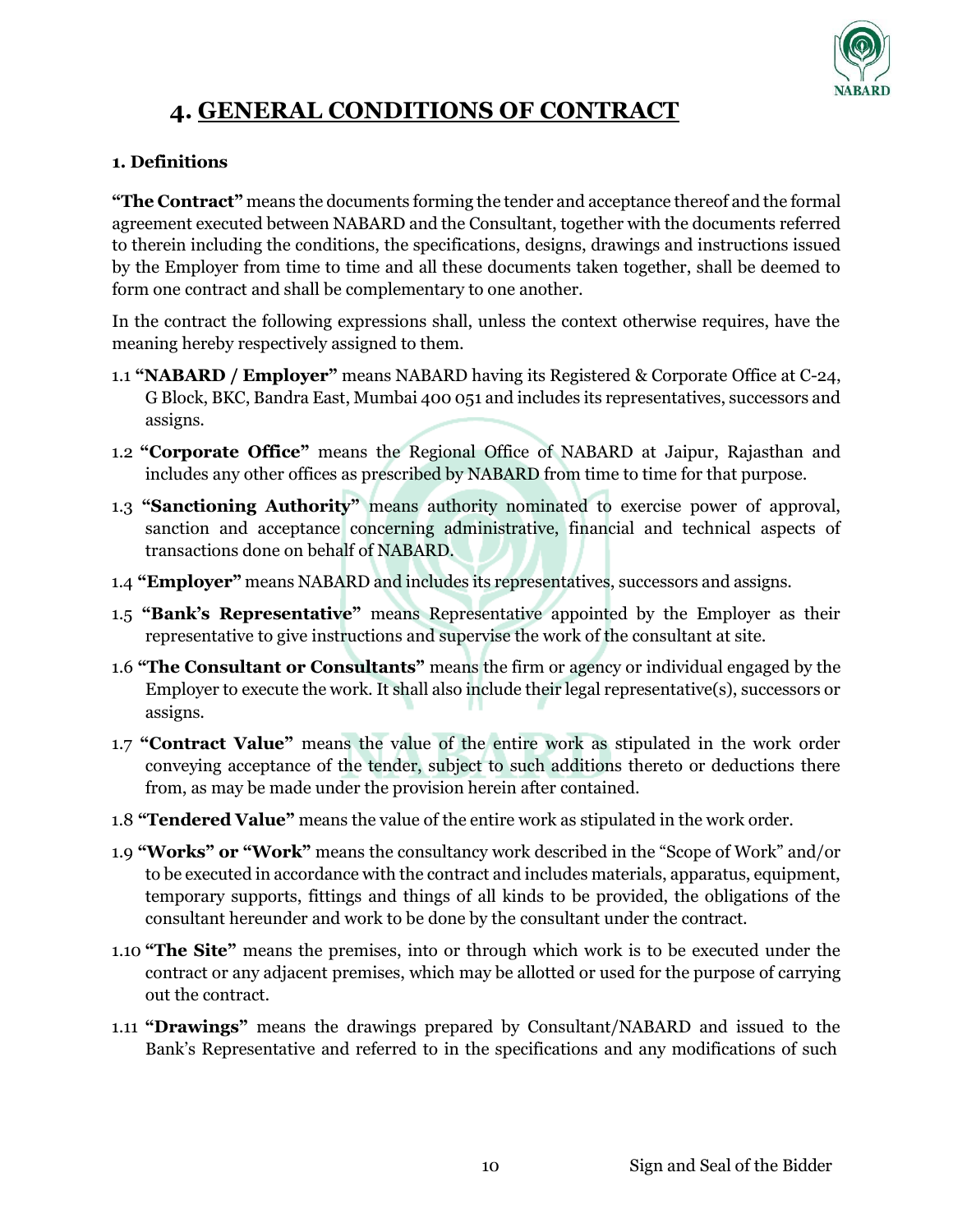

drawings as may be issued by the Consultant/Employer / Bank's Representative from time to time.

- 1.12"**Specifications"** means the specifications referred to in the tender and any modifications thereof as may be furnished or approved by the Employer from time to time.
- 1.13 "**Market Rate"** means the rate as decided by the Employer on the recommendations of Bank's Representative based on the cost of materials and labour at the site where the work is to be executed plus the percentage mentioned elsewhere to cover, all overheads and profits.
- 1.14"**Schedule(s)" referred** to in these conditions mean the relevant schedule(s) annexed to the tender papers.
- 1.15 "**Local Controlling Authority"** means the Local Municipal Authority or any other appropriate statutory authority.
- 1.16 "**Month"** means calendar month.
- 1.17 "**Week"** means seven consecutive days.

1.18 "**Day"** means a calendar day beginning and ending at 00 Hrs. and 24 Hrs. respectively.

2. **Scope and Performance:** Where the context so requires, words imparting the singular only also include the plural and vice versa. Any reference to masculine gender shall whenever required include feminine gender and vice versa.

3. **Work to be carried out:** The work to be carried out under the contract shall, except as otherwise provided in these conditions, include all Manpower, Materials, Tools, Plants, Tackles, Equipment and Transport which may be required in preparation of and for and in the full and entire execution and completion of the work.

4. **Sufficiency of Tender:** The Consultant shall be deemed to have satisfied himself before tendering as to the correctness and sufficiency of his tender for the works and of the rates and prices quoted in the Schedule of Quantities, which rates and prices shall, except as otherwise provided, cover all his obligations under the Contract and all matters and things necessary for the proper completion and rectification of the works.

**Scope of Work:** The consultant shall carry out the said work in every respect in strict accordance with this contract and with the directions of and to the satisfaction of the Employer to be communicated through NABARD.

5. **Location of Work:** The work will be carried at:

NABARD, RAJASTHAN REGIONAL OFFICE, JAIPUR

3, NEHRU PLACE, TONK ROAD, LAL KOTHI, JAIPUR – 302015

6. **Rates of Payment:** The rates given in the BOQ tendered by the consultant/agency and as accepted by NABARD will form the basis of payment for such items under this contract.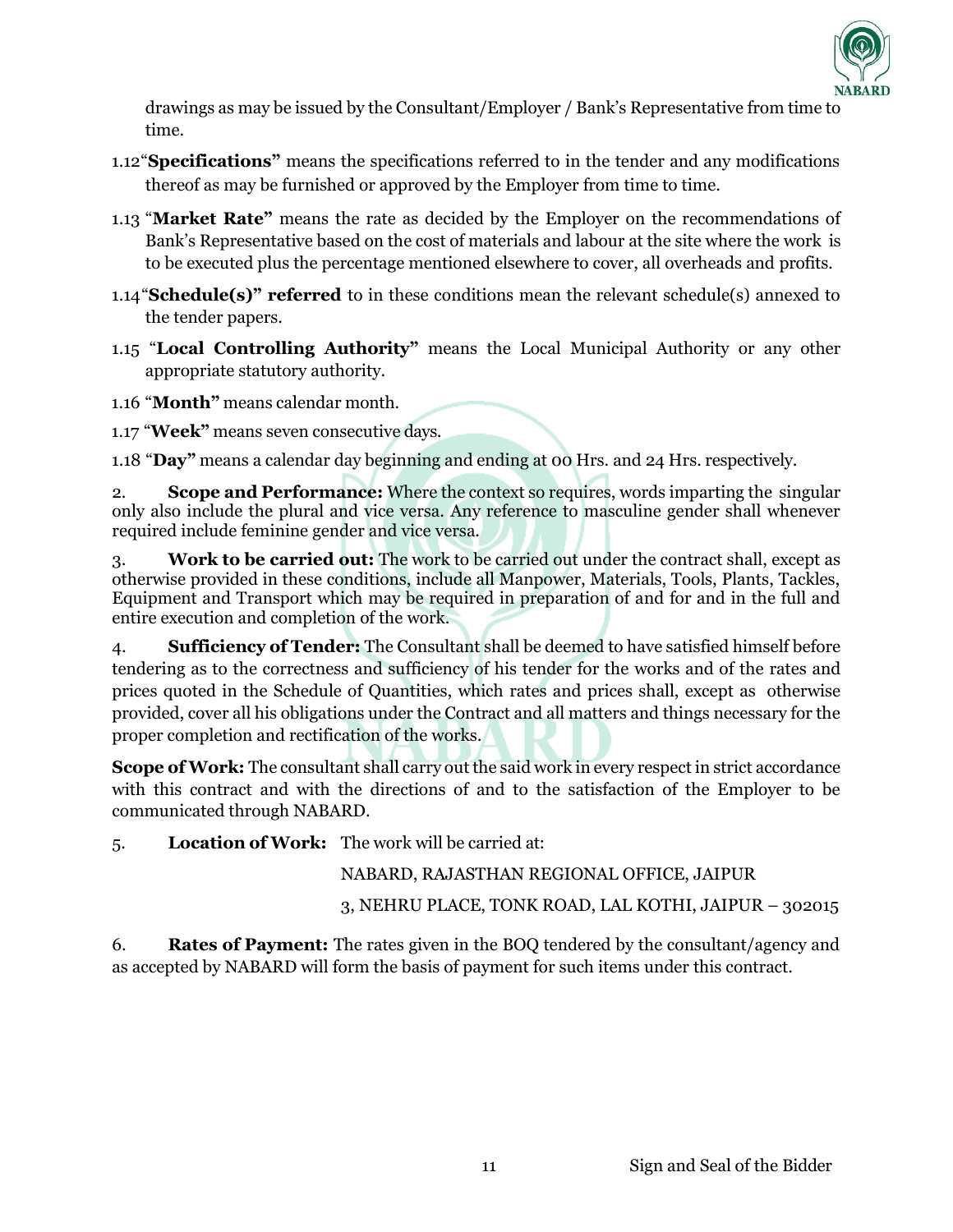

- i. No price variation or escalation on any account whatsoever & the compensation for force majeure etc. shall be payable under the contract.
- ii. The rates for any item of work not included in the Schedule of items, Rates and quantities and which the consultant may be called upon to do by NABARD shall be fixed by the supplementary written agreement between the consultant and NABARD before the particular item or items of work is/are executed.
- iii. Should there arise any items which may be necessary for the smooth completion of work but which does not appear in the Schedule of items, rates and Quantities attached with the Tender, items rate will be fixed by analysis of actual inputs of all types including labour and material.
- iv. Payment for the work done will be made to the consultant only when the formal agreement has been executed between the parties, and as per the Payment Schedule.
- iv. **Payment Schedule:** Full payment shall be made after the completion of work. However, one interim bill shall be accepted for payment from start of the work to the completion of work (final bill). This interim bill shall be paid for amount on adhoc basis for 75% of the accepted bill amount based on actual completion of work upto the time of raising of interim bill. Please note that no advance payment will be made on any account.

7. **Discrepancies and Adjustment of Errors:** Any error in description, quantity or rate in Schedule of Quantities or any omission there from shall not vitiate the Contract or release the Consultant from the execution of the whole or any part of the works.

8. **Work Order:** Within the validity period of the tender, the Employer shall issue a work order/letter of acceptance of tender by registered post or otherwise dispatching at the address of the consultant as given in the tender to enter into a contract for execution of the work as per the terms of the tender. The work order shall constitute a binding contract between the Employer and the Consultant.

9. **Contract Document:** On receipt of work order from the Employer, the successful tenderer shall be bound to implement the contract, and within seven days thereof, he shall sign an agreement on a non-judicial stamp paper of appropriate value. The consultant shall be furnished, one certified copy of the contract documents together with all drawings as may be forming part of the tender papers. None of these documents shall be used for any purpose other than that of this contract.

10. **Language:** The language in which the contract documents shall be drawn, shall be English.

11. **Liquidated Damages**: If the consultant fails to maintain the required progress as per the stipulated time period or to complete the work and clear the site on or before the schedule date of completion, he shall, without prejudice to any other right or remedy available under the law, to the Employer on account of such breach, pay as agreed compensation, the amount calculated at the rate of 0.25% of the contract amount per week subject to a maximum of 5% of the contract amount. The amount of compensation may be adjusted or set off against any sum payable to the Consultant under this contract with the Employer.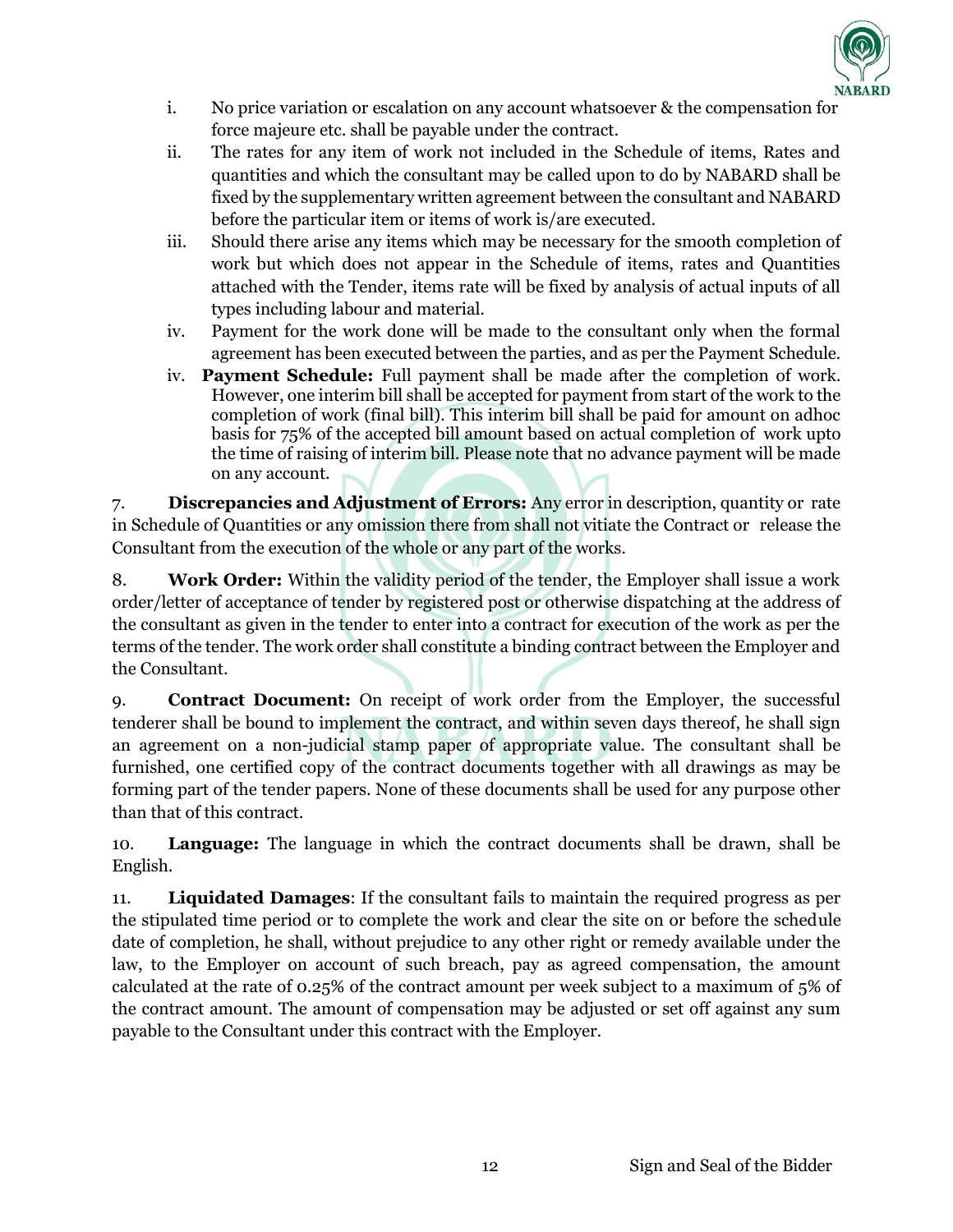

12. **Escalation**: No escalation and payment due to increase in prices / wages will be made to the consultant. The rates quoted by the consultant shall remain firm throughout till completion of the work and nothing extra beyond unit rates shall be paid on account of any reason whatsoever.

13. **Ownership of drawings**: All drawings, specifications and copies thereof furnished by the Employer are the properties of the Employer. They are not to be used on any other work.

14. **Materials, Appliances and Employees**: The consultant shall, at his own expense, provide all material, appliances and employees required for testing and carrying out the works and no material required for carrying out the work shall be supplied by the Employer. If tests are to be carried out in external labs, all costs such as testing cost, consultancy fee, taxes, transportation or any other incidental charges shall be borne by the consultant.

15. **Consultant/Agency to supply tools & plants etc.:** The consultant shall provide at his own cost all materials, plant, tools, appliances, implements, ladders, cordage, tackle, scaffolding and temporary works required for the proper execution of the work.

16. **Protection of works and property:** The consultant shall continuously maintain adequate protection of all his work from damage and shall protect the Employer's properties from injury or loss arising in connection with the contract. He shall make good any such damage, injury, loss resulting due to his fault or negligence except due to causes beyond his control. He shall take adequate care and steps for protection of the other floors and adjacent properties. The consultant shall take all precautions for safety and protection of his employees on the works and shall comply with all applicable provisions of Government and local bodies safety laws and building codes to prevent accidents, or injuries to persons or property in or adjacent to his place of work.

17. **Assignment and subletting:** The whole of work included in the contract shall be executed by the consultant and he shall not directly entrust and engage or indirectly transfer assign or underlet the contract or any part or share thereof or interest therein.

18. **Consultant's superintendence:** The consultant shall give necessary personal superintendence during the works. The consultant shall depute necessary technical staff for execution of the work.

19. **Quantities**: The rates quoted for various items shall remain valid for variation of quantity (either upwards or downwards) against individual item to any extent. The payment to the consultant shall be made as per the actual work executed and quoted unit rates for individual items. The quantities in the BOQ are only indicative and may increase or decrease, however the rate quoted shall remain firm. However, increase in quantity, if any, shall, be effected (and eligible for payment) only with prior written approval of the Employer.

20. **Works to be measured**: The Bank's Representative shall, except as otherwise provided, ascertain and determine by measurement the value in accordance with the contract. Recording of measurements of any item of work in the measurement book and / or its payment in the interim, on account or final bill shall not be considered as conclusive evidence as to the sufficiency of any work or material to which it relates nor shall it relieve the consultant from liabilities.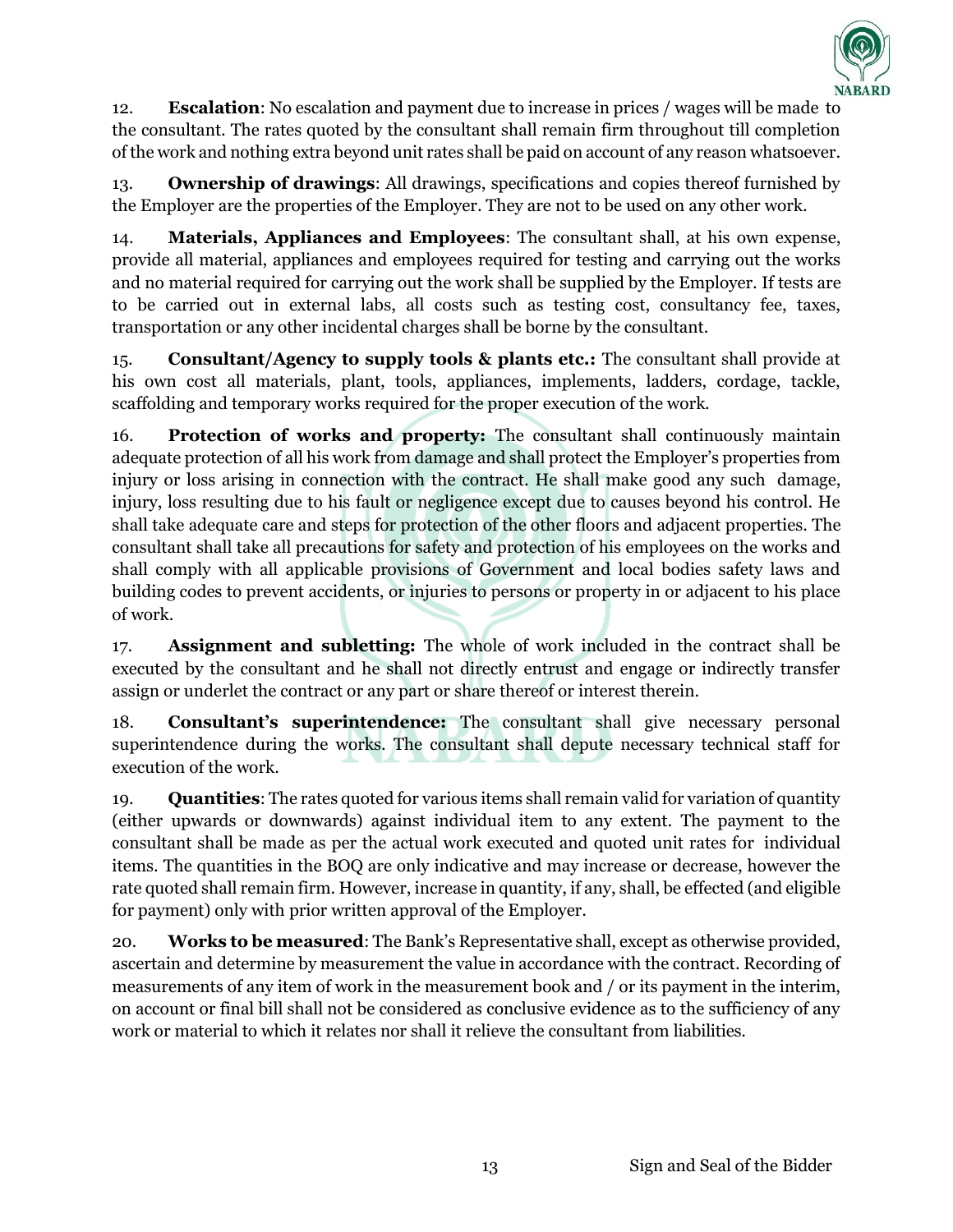

21. **Certificate of payment**: Payment on account of amount admissible shall be made on certification of the Bank's Representative to which the consultant is considered entitled at such rates as defined in Bill of Quantities. The amount admissible shall be paid by 15th working day after the day of certification of the bill by the Bank's Representative subject to the bill is found to be in order by the Employer with no discrepancies. The Employer shall recover the statutory recoveries from the certificate of payment. The Bank's Representative shall have the power to withhold the certificate of payment, if the work or any part thereof is not carried out to their satisfaction. NABARD shall deduct the sales tax/turn over tax or any other tax from the consultant's bill at the rate as applicable as per rules framed by concerned Govt. /local bodies from time to time and remit it to concerned department and shall issue a certificate regarding tax/duties/levies so deducted on demand by the consultant.

22. **Work by other agencies**: The Employer reserves the right to use premises and any portion of the site for execution of any work not included in the scope of this contract which it may desire to carry out by other persons simultaneously and the consultant shall not only allow but also extend all reasonable facilities for the execution of such work(s). Such work(s) shall be carried out to the extent practically possible, in such a manner as not to impede the progress of the works included in the contract.

23. **Dismantled material as Employer property**: The consultant shall treat all useful materials obtained during testing of the building/premises as Employer's property and such materials shall be disposed off to the best advantage of Employer according to the instructions in writing issued by the Employer. Debris/waste material shall be disposed off outside the NABARD premises at the area approved by the Municipal Corporation.

24. **Permits, Laws and Regulations**: Permits and licenses required for execution of the work shall be obtained by the consultant at his own expenses. The consultant shall give necessary notices and comply with the local regulations, laws, and ordinances, rules, applicable for execution of the work. If the consultant performs any act, which is against the local law, rules and regulations, he shall meet all the costs and consequences arising therefrom and shall indemnify the Employer against any legal action arising therefrom. The rates quoted by the consultant are inclusive of obtaining such approval(s) and nothing extra beyond quoted rates shall be paid to the consultant on this account.

25. **Local Laws, Acts, Regulations**: The consultant shall strictly adhere to all prevailing labour laws inclusive of Contract Labour (Regulation and Abolition Act of 1970) and other safety regulations. The consultant shall comply with the provisions of all labour legislations including the latest requirements of all the Acts, laws, and any other regulations that are applicable to the execution of the project.

26. **Time for completion**: Time is the essence of the contract and shall be strictly observed by the consultant. The entire work shall be completed within a period of **30 days** from the date of commencement of work. If required in the contract or as directed by the Employer, the consultant shall complete certain portions of work before completion of the entire work. However the completion date shall be reckoned as the date by which the whole work is completed as per the terms of the contract.

27. **Rate of progress**: Should the rate of progress of the work or any part thereof be at any time in the opinion of the Employer is slow, to ensure the completion of the whole of the work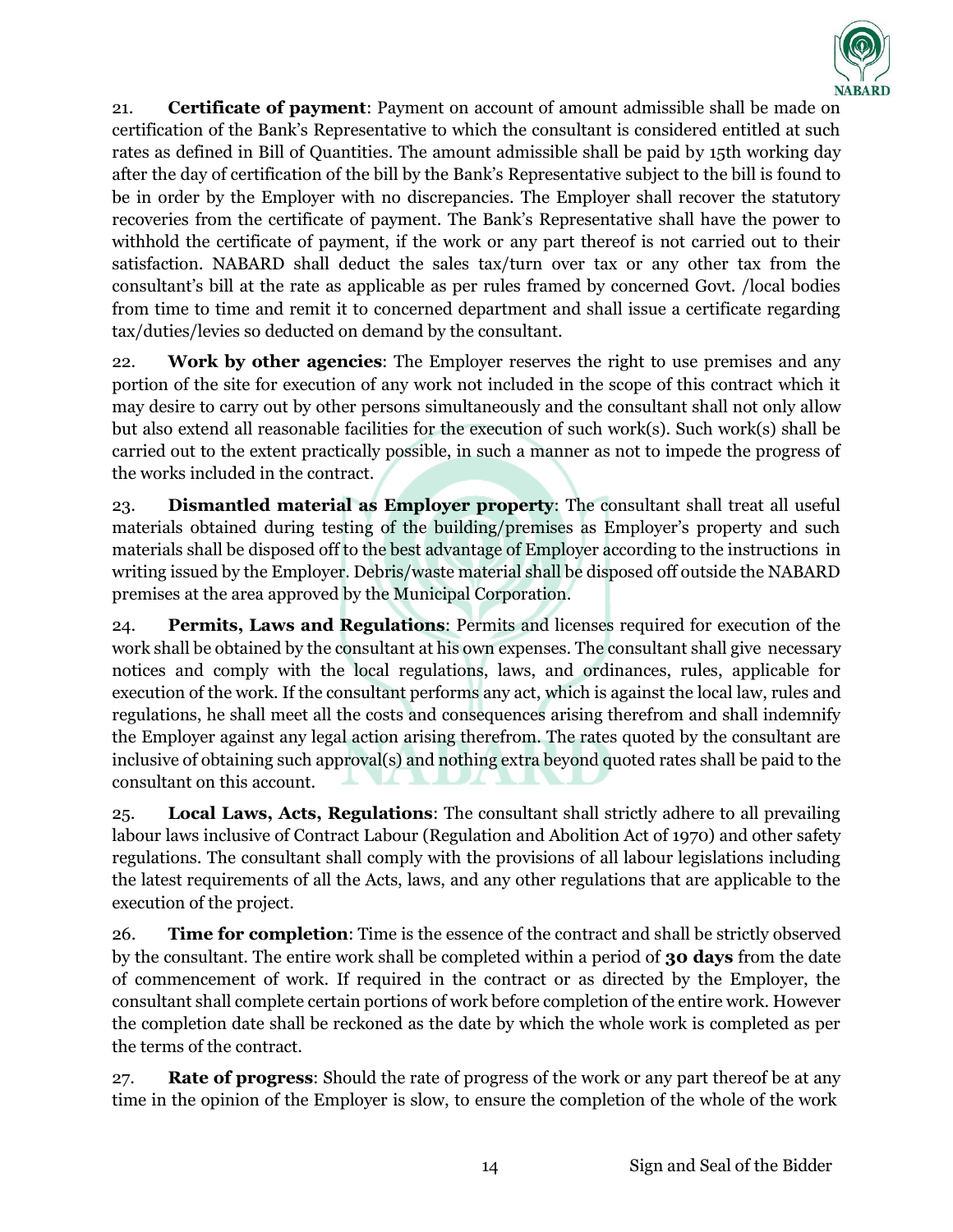

by the prescribed time or extended time for completion, the Employer shall thereupon take such steps as considered necessary by the Employer to expedite progress of work so as to complete the work by the prescribed time or extended time. Such communications from the Employer neither shall relieve the consultant from fulfilling obligations under the contract nor will he be entitled to raise any claims arising out of such directions.

### 28. **Extension of Time**:

- 28.1 If the work(s) be delayed by:
	- i. Force majeure, or
	- ii. Abnormally bad weather, or
	- iii. Serious loss or damage by fire, or
	- iv. Civil commotion, location commotion of workmen, strike or lockout, affecting any of the trades employed on the work, or
	- v. Any other causes which, in the absolute discretion of the Employer is beyond the Consultant's control.

Then upon the happening of any such event causing delay, the consultant shall immediately give notice thereof in writing (within 2 days of happening of the event) to the Employer but shall nevertheless use constantly his best efforts to prevent or make good the delay and shall do all that may be reasonably required to the satisfaction of the Employer to proceed with the works.

28.2 Request for extension of time, to be eligible for consideration, shall be made by the consultant in writing within two days of the happening of the event causing delay. The Consultant may indicate in such a request the period for which extension is desired.

28.3 In any such case, the Employer on the basis of recommendations of the Bank's Representative, will give a fair and reasonable extension of time for completion of work. Such extension shall be communicated to the Consultant by the Employer in writing. Non application by the consultant for extension of time shall not be a bar for giving a fair and reasonable extension by the Employer and this shall be binding on the consultant.

29. **When Contract can be terminated:** Subject to other provisions contained in this clause, the Employer may, without prejudice to his any other right or remedy against the consultant in respect of any delay, inferior workmanship, any claims for damages and / or any other provisions of this contract or otherwise, and whether the date of completion has or has not elapsed, by notice in writing absolutely terminate the contract in any of the cases.

30. **Suspension of work:** The consultant shall, on receipt of the order in writing of the Employer (whose decision shall be final and binding on the consultant) suspend the progress of works or any part thereof for such time and in such manner as the Employer / Consultant may consider necessary so as not cause any damage or injury to the work already done or endanger the safety thereof for any of following reasons.

- a) On account of any default on the part of the consultant, or
- b) For safety of the works or part thereof.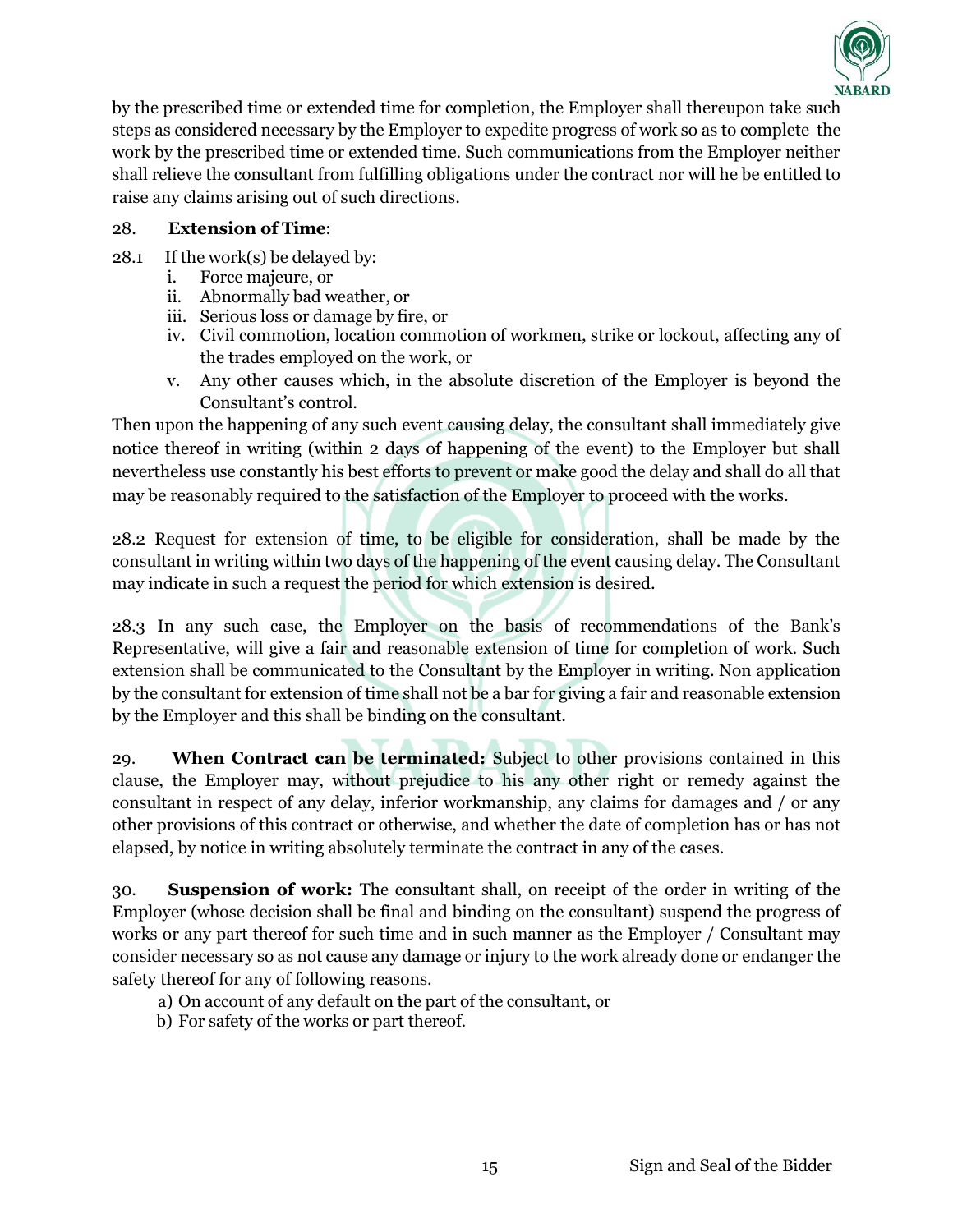

The consultant shall, during such suspension, properly protect and secure the works to the extent necessary and carry out the instructions given in that behalf by the Employer .

## 31. **Foreclosure of contract due to abandonment or reduction in scope of work:** If at any time after acceptance of the tender, the Employer decides to abandon or reduce the scope of the work for any reason whatsoever and does not require the whole or any part of the works to be carried out, the Employer shall give notice in writing to that effect to the consultant and the consultant shall act accordingly in the matter. The consultant shall have no claim to any payment of compensation or otherwise whatsoever, on account of any profit or advantage which he might have derived from the execution of the works in full but which he did not derive in consequence of the foreclosure of the whole or part of the works.

## 32. **Cancellation of contract in full or part**

If Consultant:

- i. at any time makes default in proceeding with the works or any part of the work with the due diligence and continues to do so after a notice in writing of 7 days from the Employer; or
- ii. commits default to complying with any of the terms and conditions of the contract and does not remedy it or take effective steps to remedy it within 7 days after a notice in writing is given to him in that behalf by the Employer or
- iii. fails to complete the work, on or before the stipulated date of completion, and does not complete them within the period specified in a notice given in writing in that behalf by the Employer or

The Employer may, without prejudice to any other right or remedy which shall have accrued or shall accrue hereafter to Employer, by a notice in writing to cancel the contract as a whole or only such items of work in default from the Contract.

The Bank's Representative shall on such cancellation by the Employer have powers to: take possession of the site and any materials etc. thereon; and / or carryout the incomplete work by any means at the risk and cost of the consultant.

On cancellation of the contract in full or in part, the Employer through Bank's Representative shall determine what amount, if any, is recoverable from the consultant for completion of the works or part of the works or in case the works or part of the works is not to be completed, the loss or damage suffered by Employer. In determining the amount, credit shall be given to the consultant for the value of the work executed by him up to the time of cancellation, the value of consultant's materials taken over and incorporated in the work and use of plant and machinery belonging to the consultant.

Any excess expenditure incurred or to be incurred by Employer in completing the works or part of the works or the excess loss or damages suffered or may be suffered by Employer as aforesaid after allowing such credit shall without prejudice to any other right or remedy available to Employer in law, be recovered from any moneys due to the consultant on any account, and if such moneys are not sufficient the consultant shall be called upon in writing and shall be liable to pay the same within 30 days.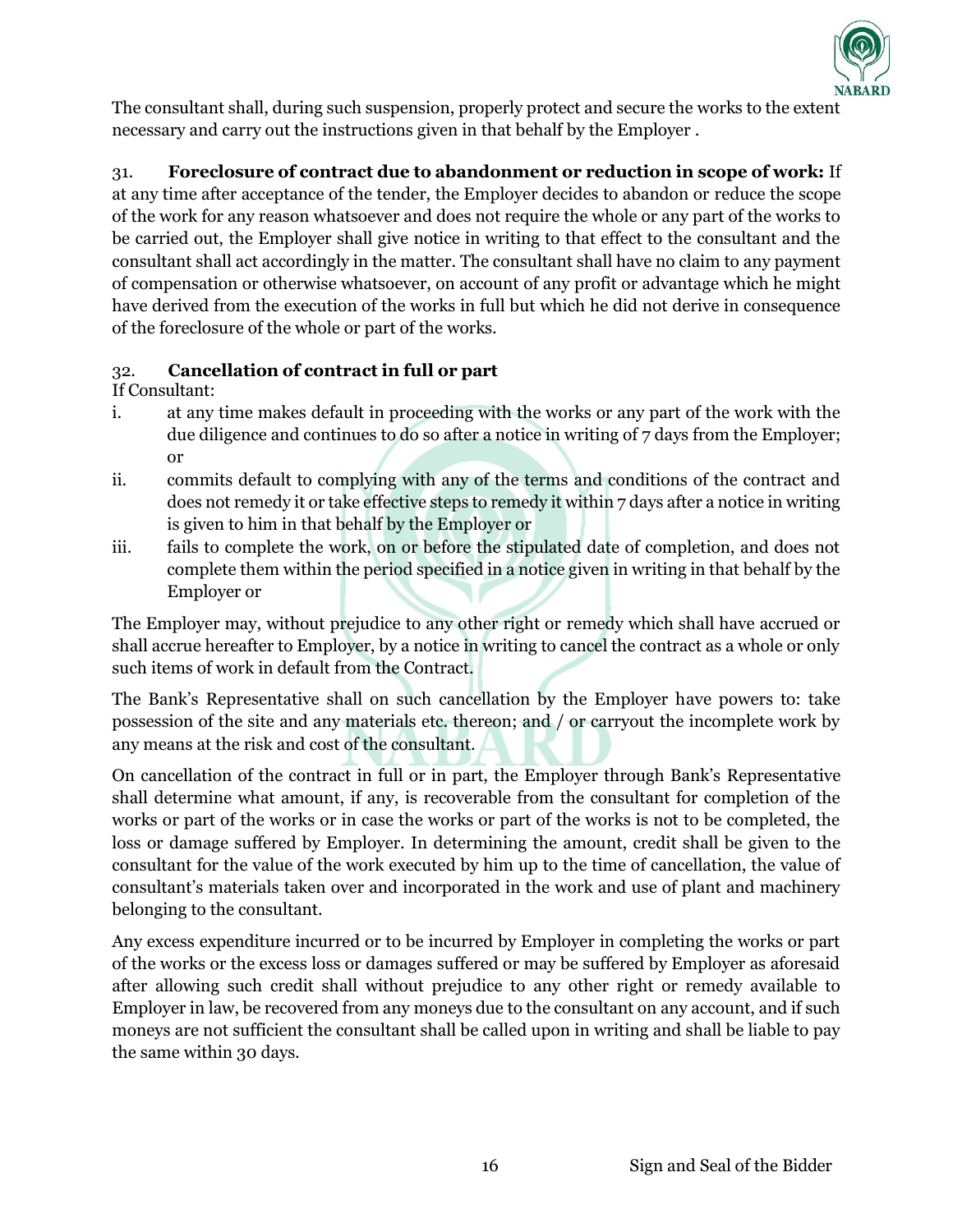

If the consultant shall fail to pay the required sum within the aforesaid period of 30 days, the Employer shall have the right to sell any or all of the consultants" unused materials etc. and apply the proceeds of sale thereof towards the satisfaction of any sums due from the consultant under the contract and if thereafter, there be any balance outstanding from the consultant, it shall be recovered in accordance with the provisions of the contract.

Any sums in excess of the amount due to Employer and unsold material etc., shall be returned to the consultant, provided always that if cost or anticipated cost of completion by Employer of the works or part of the works is less than the amount which the consultant would have been paid had he completed the works or part of the works, such benefit shall not accrue to the consultant.

33. **Settlement of Disputes and Arbitration:** All disputes or differences of any kind whatsoever which shall at any time arise between the parties hereto touching or concerning the works or the execution thereof of this contract or effect thereof or to the rights or liabilities of the parties or arising out of or in relation thereto whether during or after determination foreclosure or breach of the contract (other than those in respect of which the decision of any person is by the contract expressed to be final and binding) shall after written notice by either party to the contract to the other of them and to the Employer hereinafter mentioned be referred for adjudication to a sole Arbitrator to be appointed as hereinafter provided.

For the purpose of appointing the sole Arbitrator referred to above, the Employer will send within thirty days of receipt of the notice, to the consultant a panel of three names of persons who shall be presently unconnected with the organization for which the work is executed from the following categories of Arbitrators":-

- a. Retired High Court/Supreme Court Judge who have experience in handling Arbitration Cases.
- b. Member of Council of Arbitrators
- c. Fellow of the Institution of Engineers
- d. Eminent Retired Chief Engineer from State/Central PWD/Public Sector Undertaking of good reputation and integrity
- e. Fellow of Indian Institute of Consultants

The consultant shall on receipt of the names as aforesaid, select any one of the person's name to be appointed as a sole Arbitrator and communicate his name to the Employer within thirty days of receipt of the names. The Employer shall thereupon without any delay appoint the said person as the Sole Arbitrator. If the consultant fails to communicate such selection as provided above within the period specified, the Employer should make the selection and appoint the selected person as the Sole Arbitrator.

If the Employer fails to send to the consultant the panel of three names as aforesaid within the period specified, the consultant shall send to the Employer a panel of three names of persons who shall all be unconnected with either party. If the Employer fails to select a person and appoint him as the Arbitrator within 30 days of receipt of the panel and inform the consultant accordingly, the consultant shall be entitled to appoint one of the persons from the panel as the Sole Arbitrator and communicate his name to the Employer. The Employer shall on receipt appoint one of them as the Arbitrator.

If the Arbitrator so appointed is unable or unwilling to act or resigns his appointment or vacates his office due to any reason whatsoever, another Sole Arbitrator shall be appointed as aforesaid.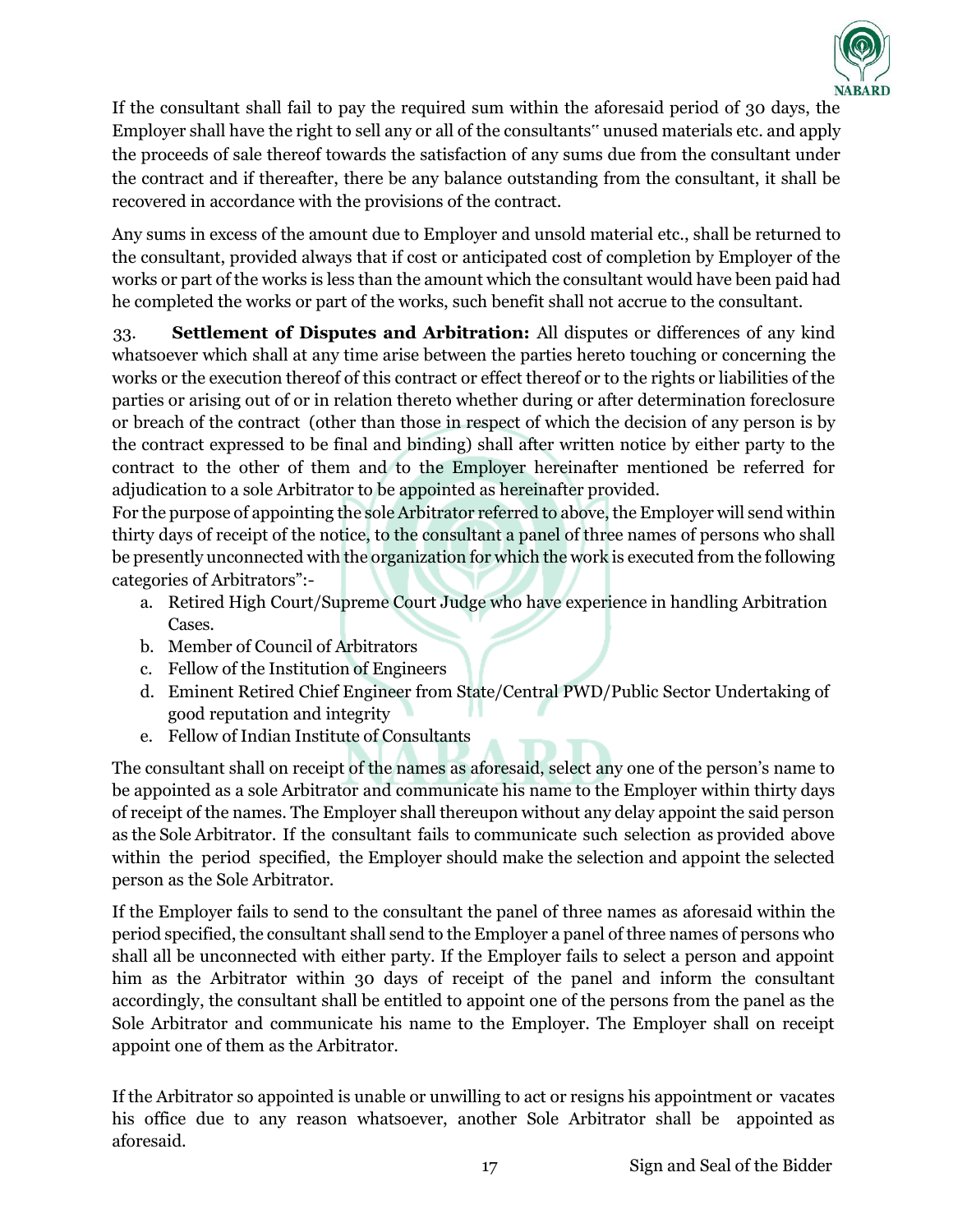

The work under the Contract shall, however, continue during the arbitration proceedings and no payment due or payable to the consultant shall be withheld on account of such proceedings.

The Arbitrator shall be deemed to have entered on the reference on the date he issued notice to both the parties fixing date of the first hearing.

The Arbitrator may from time to time, with the consent of the parties, extend the time for making and publishing the award.

The arbitrator shall give a separate award in respect of each dispute or difference referred to him. The Arbitrator shall decide each dispute in accordance with the terms of the contract and give a reasoned award. The venue of arbitration shall be such a place as may be fixed by the Arbitrator at his Sole discretion.

The award of the Arbitrator shall be final and binding on the both the parties.

Subject to the aforesaid provisions to the Arbitration Act. 1992 or any statutory modification or re-enactment thereof and the rules made there under, and for the time being in force, shall apply to the arbitration proceedings under this clause.

The Employer and the consultant hereby also agree that arbitration under clause shall be condition precedent to any right to action under the contract with regard to the matters hereby expressly agreed to be so referred to arbitration.

#### 34. **Force Majeure:**

34.1 Neither consultant nor NABARD shall be considered in default in performance of their obligations if such performance is prevented or delayed by events such as war, hostilities, revolution, riots, civil commotion, strikes, lockout, conflagrations, epidemics, accidents, fire, storms, floods, droughts, earthquakes or ordinances or any act of god or for any other cause beyond the reasonable control of the party affected or prevented or delayed. However a notice is required to be given within 30 days from the happening of the event with complete details, to the other party to the contract, if it is not possible to serve a notice, within the shortest possible period without delay.

34.2 As soon as the cause of force majeure has been removed, the party whose ability to perform its obligations has been affected, shall notify the other of such cessation and the actual delay incurred in such affected activity adducing necessary evidence in support thereof.

34.3 From the date of occurrence of a case of force majeure, obligations of the party affected shall be suspended during the continuance of any inability so caused. With the cause itself and inability resulting therefrom having been removed, the agreed time of completion of the respective obligations under this agreement shall stand extended by a period equal to the period of delay occasioned by such events.

34.4 Should one or both parties be prevented from fulfilling the contractual obligations by a state of force majeure lasting to a period of 6 months or more, the two parties shall mutually decide regarding the future execution of this contract.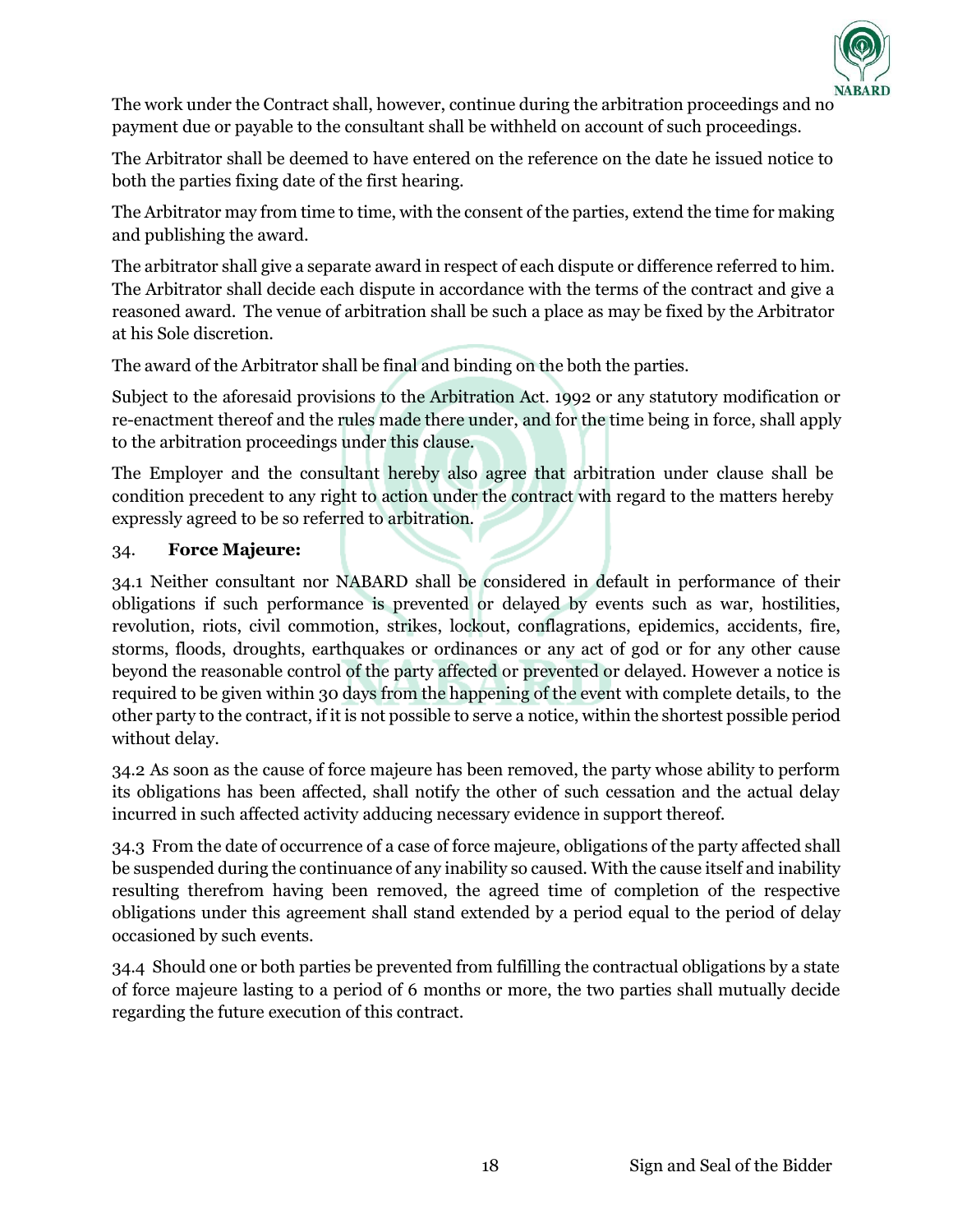

35. **Consultant liable for damages, defects during defects liability period**: If the consultant or his working people shall break, deface, injure or destroy any part of the building in which they may be working, or any building, enclosure, water pipe, cables, drains, electric or telephone post or wires, contiguous to the premises on which the work or any part is being executed, the consultant shall, upon receipt of a notice in writing on that behalf through the Bank's Representative, make the same good at his own expense or in default, the Employer cause the same to be made good by other workmen and deduct the expense from any sums that may be due or at any time thereafter may become due to the consultant, or from his security deposit.

36. **Accidents**: The consultant shall immediately on occurrence of any accident at or about the site or in connection with the execution of the work report such accident to the Employer. The consultant shall also report such accident immediately to the competent authority whenever such report is required to be lodged by the law and take appropriate actions thereof.

37. **Work and Services to be provided by the Employer**: The Employer will provide electric power and water at one point in the building for proper execution of the work. The Employer depending on the availability will provide one lockable storage space. However, the security of the materials and equipment brought to site by the consultant shall be the responsibility of the consultant as stipulated elsewhere in these conditions of contract. Also accommodation required for the contract labour shall be arranged by the consultant himself outside the NABARD premises.

38. **Price Escalation:** The accepted price of the successful tenderer shall be firm and free from any variation till the completion of the work in all respects and handing over to the Employer.

39. **TDS/Income Tax/GST-TDS:** Applicable TDS/ Income Tax/GST TDS of value of work shall be deducted from the final bill.

## 40. **SAFETY CODE**

- i. There shall be maintained in a readily accessible place first aid appliances including adequate supply of sterilized dressings and cotton wool.
- ii. An injured person shall be taken to a public hospital without loss of time, in case where the injury necessitates hospitalization.
- iii. Suitable and strong scaffolds should be provided for workmen for all works that cannot safely be done from the ground.
- iv. Workers employed on mixing and handling material such as asphalt, cement, mortar or concrete and lime mortar shall be provided with protective footwear and rubber handgloves.
- v. Those engaged in welding works shall be provided with welder's protective eye-shields and gloves.
- vi. (a) No paint containing lead or lead products shall be used except in the form of paste or readymade paint.

(b) Suitable face masks be supplied for use by the workers when paint is applied in the form of spray or surface having lead paint is being dry rubbed and scraped.

vii. Overalls shall be supplied by the Consultant to the painters and adequate facilities shall be provided to enable the working painters to wash during the periods of cessation of work.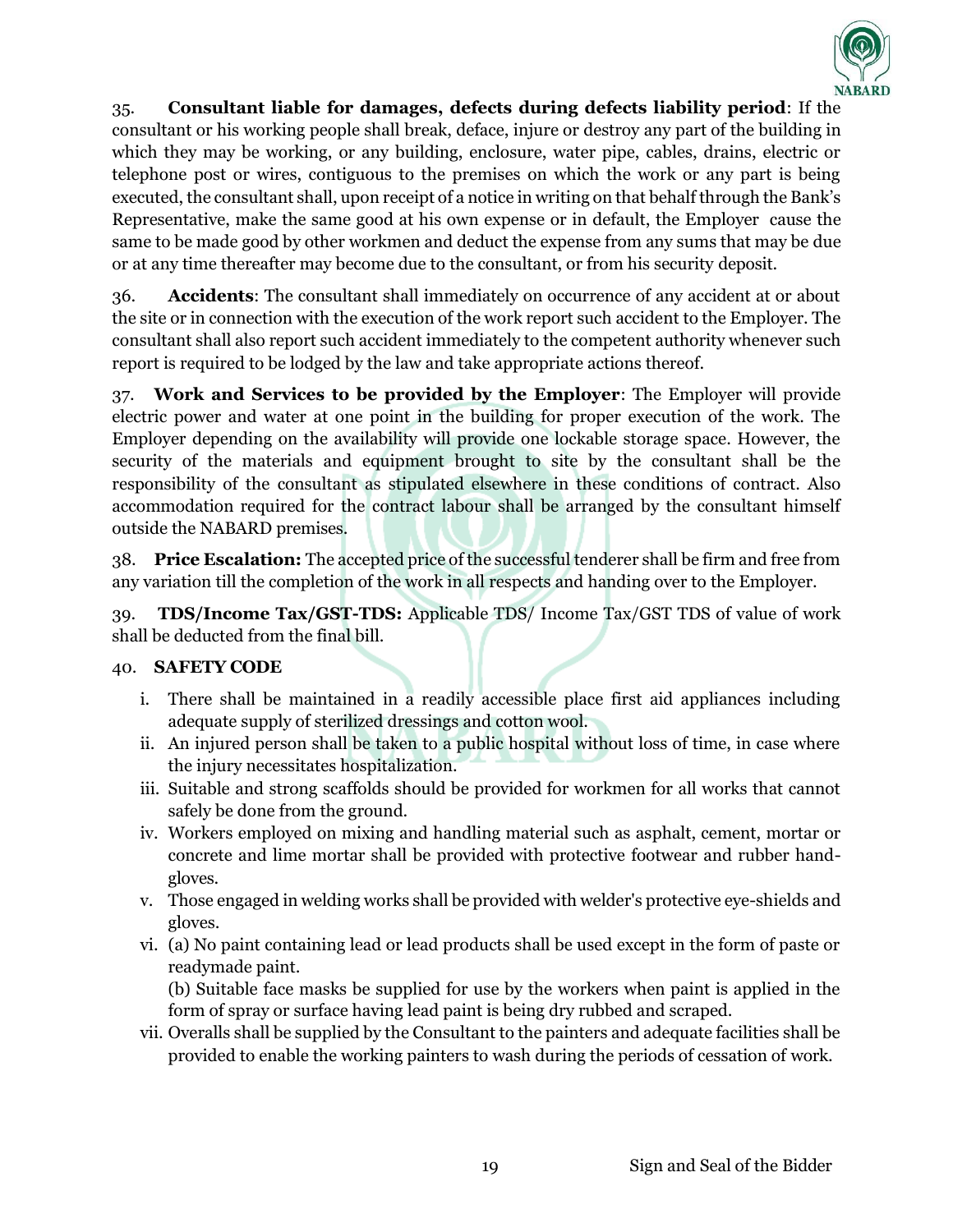

41. **Termination of the contract by the Employer:** If the consultant being a company go into liquidation whether voluntary or compulsory or being a firm shall be dissolved or being an individual shall be adjudicated insolvent or shall make an assignment or a composition for the benefit of the greater part, in number of amount of his creditors or shall enter into a Deed or arrangement with his creditors, or if the Official Assignee in insolvency, or the Receiver of the consultant in insolvency, shall repudiate the contract, or if a receiver of the consultant's firm appointed by the court shall be unable within fourteen days after notice to him requiring him to do so, to show to the reasonable satisfaction of the employer that he is able to carry out and fulfill the contract, and if so required by the employer to give reasonable security therefore, or if the consultant shall suffer execution to be issued, or shall suffer any payment under this contract to be attached by or on behalf of and of the creditors of the consultant, or shall assign, charge or encumber this contract or any payments due or which may become due to consultant, there under, or shall neglect or fail to observe and perform all or any of the acts matters of things by this contract, to be observed and performed by the consultant within three clear days after the notice shall have been given to the consultant in a manner hereinafter mentioned requiring the consultant to observe or perform the same or shall use improper materials of workmanship in carrying on the works, or shall in the opinion of the employer not exercise such due diligence and make such progress as would enable the work to be completed within due time agreed upon, and shall fail to proceed to the satisfaction of the employer after three clear days notice requiring the consultant so to do shall have been given to the consultant as hereinafter mentioned or shall abandon the contract, then and in any of the said cases, the Bank may notwithstanding previous waiver determine the contract by a notice in writing to the effect as hereinafter mentioned, but without thereby effecting the powers of the employer of the obligations and liabilities of the consultant the whole of which shall continue in force as fully as if the contract, had not been so determine and as if the works subsequently executed by or on behalf of the consultant (without thereby creating any trust in favour of the consultant) further the employer or his agent, or servants, may enter upon and take possession of the work and all plants tools scaffolding sheds machinery, steam, and other power, utensils and materials lying upon premises or the adjoining lands or roads and sell the same as his own property or may employ the same by means of his own servants and workmen in carrying on and completing the works or by employing any other consultants or other persons or person to complete the works, and the consultant shall not in any way interrupt or do any act, matter or thing to prevent or hinder such other consultants or other persons or person employed from completing and finishing or using the materials and plants for the works when the works shall be completed, or as soon thereafter as conveniently may be the employer shall give notice in writing to the consultant to remove his surplus materials and plants and should the consultant not remove his surplus materials after receipt of notice by him the employer may sell the same by Public Auction and shall give credit to the consultant for the amount so realized. Any expenses or losses incurred by the consultant for the amount so realized. Any expenses or losses incurred by the employer in getting the amount payable to the consultant by way of selling his tools and plants or due on account of work carried out by the consultant prior to engaging other consultants or against the Security Deposit.

| <b>Signature of the Tenderer</b> |  |
|----------------------------------|--|
| <b>Address</b>                   |  |

**\_\_\_\_\_\_\_\_\_\_\_\_\_\_\_\_\_\_\_\_\_\_\_\_\_\_\_\_\_\_\_\_\_**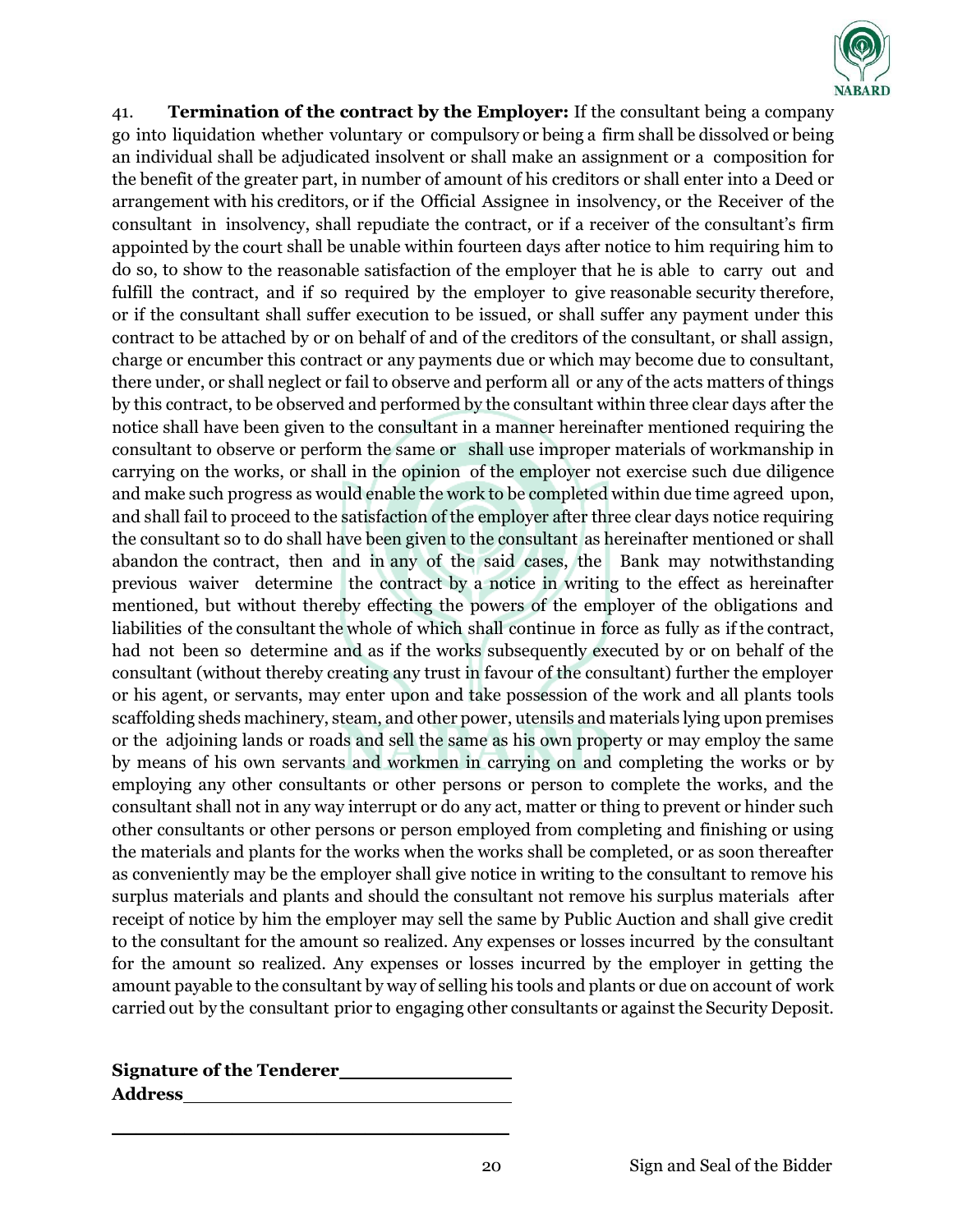

# **5. SPECIAL CONDITIONS AND STANDARD SPECIFICATION**

#### 1.0 **GENERAL**

1.1 The consultant, within the rates quoted, shall prepare a working plan for NDT and get the same approved from the Bank's Representative before execution. This will determine the final scope of work at the site. No leads/lifts, loading/unloading, handling, re- handling, stacking at site, toll tax, shall be paid by NABARD. GST will be paid by NABARD as per the rates prevailing at the time of payment of bill. The rates quoted shall be inclusive of all scaffolding, hoists, hoisting equipment's, tools, equipment's, testing equipment's etc., required for the smooth execution and completion of the work. Rates shall also include cost of disposing off the debris outside the NABARD premises at areas designated by the Municipal Corporation.

1.2 The consultant will remove all surplus and released material from the site of work after NDT to avoid any hindrance/inconvenience to other agencies working in the adjoining area. The consultant will also, at the direction of the site in charge, re-handle his material in use or likely to be used in future to relocate the same to avoid any inconvenience to other agencies working in the adjoining area.

In case of default, NABARD may get the work done at the cost of the consultant, which is causing complaints from flat/apartment occupant, and recover such costs from any payment due to the Consultant.

1.3 In case of any dispute regarding interpretation of any of the Special Conditions of the Contract, decision of the Chief General Manager, NABARD will be final and binding on the consultant/s.

#### 2.0 **Situations where NDT is an option to consider for investigation of** *in-situ* **concrete:**

- 2.1 to investigate the homogeneity of concrete mixing lack of grout in post tensioning ducts
- 2.2 to determine the density and strength of concrete in a structure
- 2.3 to determine the location of reinforcing bars and the cover over the bars to determine the number and size/diameter of reinforcing bars
- 2.4 to determine the extent of defects such as corrosion
- 2.5 to determine the location of in-built wiring, piping, ducting, etc.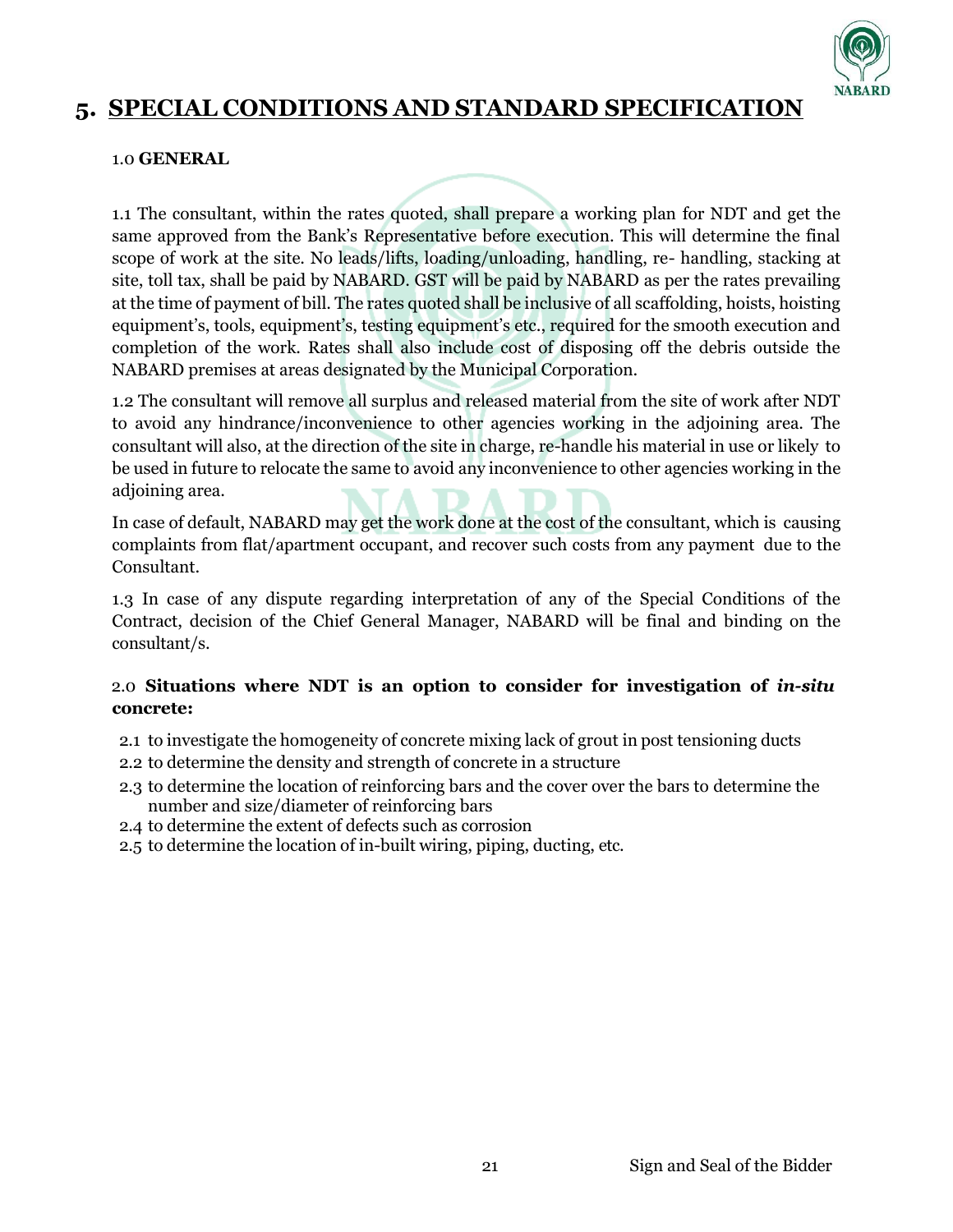

- 2.6 to determine whether internal defects such as voids, cracks, delamination, honeycombing, lack of bonding with reinforcing bars, etc. exist in concrete
- 2.7 to determine if there is a bond between epoxy bonded steel plates and concrete members.

**Permeability of Concrete** is important when dealing with durability of Concrete (Concrete durability depends largely on the ease or difficulty) with which fluids (water, carbon dioxide, oxygen) in the form of liquid or gas can migrate through the hardened concrete mass), particularly in those used for water retaining structures or watertight sub-structures. Structures exposed to harsh environmental conditions also require low porosity as well as permeability. Such adverse elements can result in degradation of reinforced concrete. Permeability test measures the ease with which liquids, ions and gasses movement can occur by **flow, diffusion, and absorption**. Generally the overall potential for moisture and ion ingress in concrete by these three modes is referred to as its **permeability.**

**Rebound Hammer Test:** Rebound Hammer test is conducted to assess the relative strength and elasticity of concrete on site based on the hardness at or near its exposed surface. Depending on the age of the concrete structure and carbonation effect some specialized investigation is suggested before conducting the test. It consists essentially of a metal plunger, one end of which is held against the concrete surface while the free end is struck by a spring- loaded mass, which rebounds to a point on a graduated scale. The point is indicated by an index rider. The amount of rebound increases with increase in concrete strength for a particular concrete mix. It measures the surface hardness of concrete and provides an estimation of surface compressive strength, uniformity and quality of concrete. User expertise is low and can be readily operated by field personnel.

It gives accurate assessment of the strength of the surface layer of material. The entire structure can be tested in its 'as-built' condition. It can be very costly and time consuming as instrumentation is required to measure response. It requires careful planning and can damage structure. The member must be isolated from the rest of the structure prior to the test.

**Ultrasonic Pulse Velocity (UPV) Test:** Ultrasonic Pulse Velocity Test is conducted as per IS 13111 – 1992 to assess the quality of concrete, which is suspected to have low compaction, voids (porosity), and delamination or damaged material in concrete under test. Ultrasonic Pulse Velocity Test can also be used for the following applications:

- Estimation of Strength of Concrete
- Establishing Homogeneity of Concrete
- Studies on Durability of Concrete
- Analysis of Surface Crack Depth
- Determination of Dynamic Modulus of Elasticity

Voltage pulses are generated and transformed into wave bursts of mechanical energy by the transmitting transducer (which must be coupled to the specimen surface through a suitable medium). A receiving transducer is coupled to the specimen at a known distance to measure the interval between the transmission and reception of a pulse. There are three practical arrangements for measuring pulse velocity, namely direct, diagonal and surface techniques. The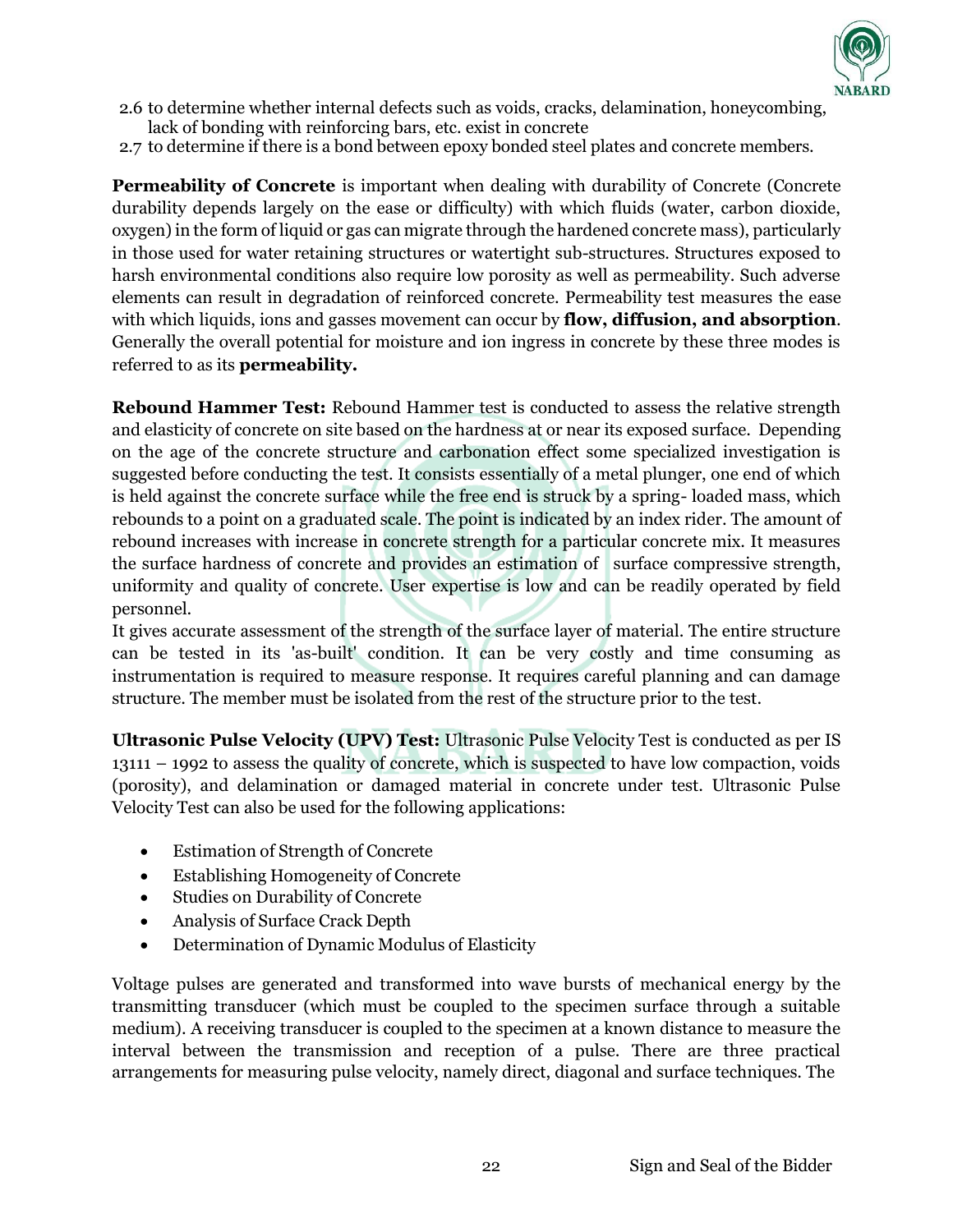

direct approach provides the greatest sensitivity and is therefore superior to the other arrangements. Determination of the variability and quality of concrete by measuring pulse velocity. Using transmission method, the extent of such defects such as voids, honeycombing, cracks and segregation may be determined. This technique is also useful when examining fire damaged concrete. Low level is required to make measurements. However, expertise is needed to interpret the results. Excellent for determining the quality and uniformity of concrete. It can rapidly survey large areas and thick members. Path lengths of 10m to 15m can be inspected with suitable equipment. Proper surface preparation is required. The work is very time consuming as it takes only point measurements. Skill is required in the analysis of results as moisture variations and presence of metal reinforcement can affect results. The interpretation of ultrasonic test results based on published graphs and tables can be misleading. It is therefore necessary that correlation with the concrete being inspected is carried out. It works on single homogenous material.

**Electrochemical Half-Cell Potentiometer Test:** Electrochemical Half-Cell Potentiometer Test provides a relatively quick method of assessing reinforcement corrosion over a wide area without the need of wholesale removal of the concrete cover. The method of half-cell potential measurements normally involves measuring the potential of an embedded reinforcing bar relative to a reference half-cell placed on the concrete surface. The half-cell is usually a copper/copper sulphate or silver/silver chloride cell but other combinations are used. The concrete functions as an electrolyte and the risk of corrosion of the reinforcement in the immediate region of the test location may be related empirically to the measured potential difference. In some circumstances, useful measurements can be obtained between two half-cells on the concrete surface. ASTM C876 - 91 gives a Standard Test Method for Half-Cell Potentials of Uncoated Reinforcing Steel in Concrete. Quantitative measurements are made so that a structure can be monitored over a period of time and deterioration can be noted. Areas of usage include marine structures, bridge decks, abutments and so on. Used in conjunction with other tests, it has been found helpful when investigating concrete contaminated by salts.

**Carbonation Test:** The method of testing consists of determining the depth of the carbonated layer on the surface of hardened concrete by means of an indicator. Carbonation of concrete occurs when the carbon dioxide, in the atmosphere in the presence of moisture, reacts with hydrated cement minerals to produce carbonates, e.g. calcium carbonate. The carbonation process is also called depassivation. Carbonation penetrates below the exposed surface of concrete extremely slowly. The significance of carbonation is that the usual protection of the reinforcing steel generally present in the concrete due to the alkaline conditions caused by the hydrated cement paste is neutralized by carbonation. Thus, if the entire concrete covering the reinforcing steel is carbonated, corrosion of the steel would occur if moisture and oxygen could reach the steel. The time required for carbonation can be estimated knowing the concrete grade and using the equation.

**Concrete Core Extraction and Testing:** In most structural investigations or diagnoses extraction of core samples is unavoidable and often essential. Cores are usually extracted by drilling using a diamond tipped core cutter cooled with water. Broken samples, for example, due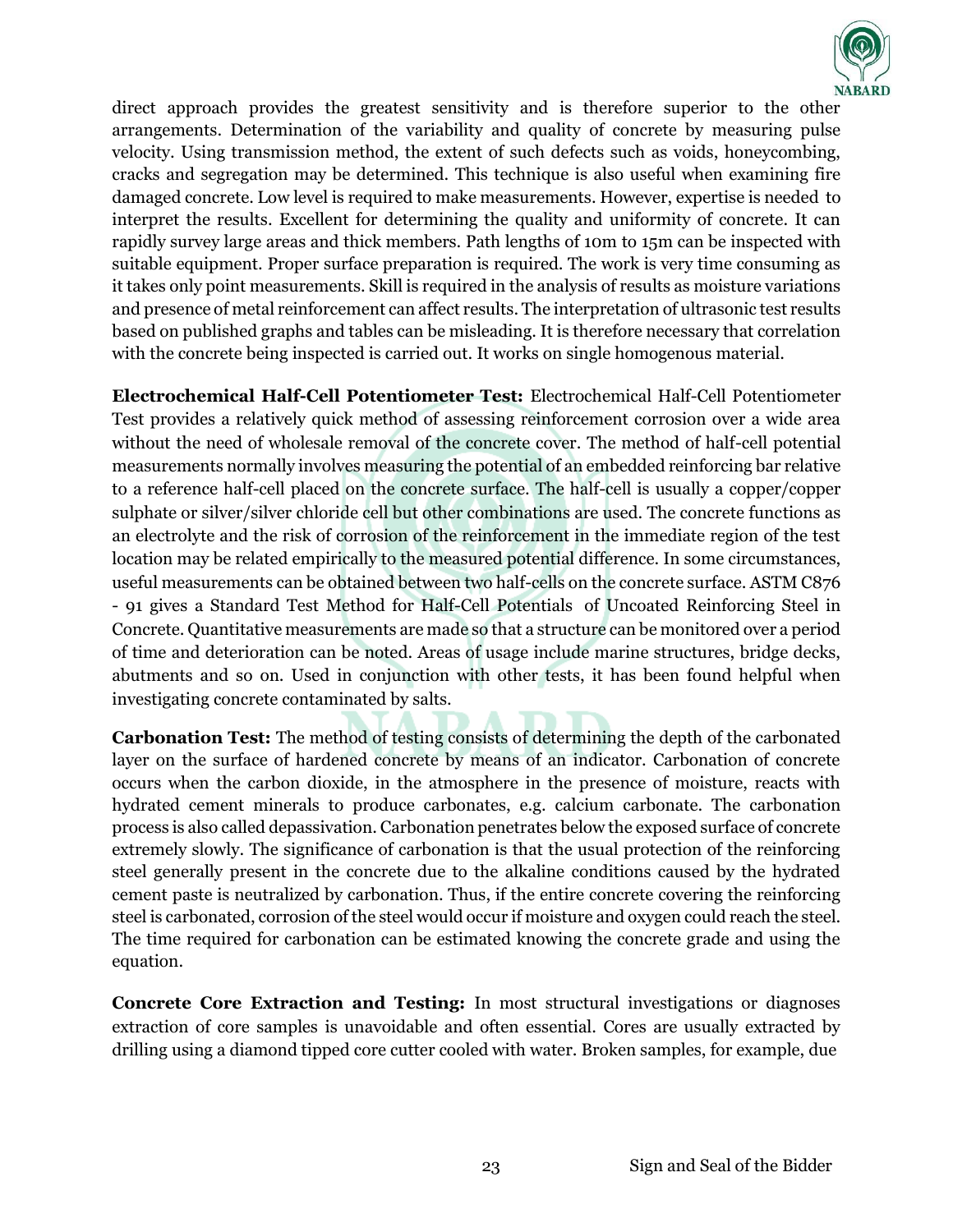

to popping, spalling and delamination, are also commonly retrieved for further analysis as these samples may provide additional evidence as to the cause of distress. The selection of the locations for extraction of core samples is made after non-destructive testing which can give guidance on the most suitable sampling areas.

For instance, a cover meter can be used to ensure there are no reinforcing bars where the core is to be taken; or the ultrasonic pulse velocity test can be used to establish the areas of maximum and minimum pulse velocity that could indicate the highest and lowest compressive strength areas in the structure.

Moreover, using non-destructive tests, the number of cores that need to be taken can be reduced or minimized. This is often an advantage since coring is frequently viewed as being destructive. Also the cost of extracting cores is quite high and the damage to the concrete is severe.

The extracted cores can be subjected to a series of tests and serve multiple functions such as:

- Confirming the findings of the non-destructive test
- Identifying the presence of deleterious matter in the concrete ascertaining the strength of the concrete for design purposes predicting the potential durability of the concrete
- Confirming the mix composition of the concrete for dispute resolution
- Determining specific properties of the concrete not attainable by non-destructive methods such as intrinsic permeability.

This test is used to determine the compressive strength of a concrete core, which has usually been extracted from an existing structure. The value of compressive strength can then be used in conjunction with other measured properties to assess the condition of the concrete.

Using a masonry saw, the core is first trimmed to the correct test length, which varies upon the standard being adopted. Following trimming, the core will have its ends either ground perfectly flat, or be capped in a material to produce a smooth bearing surface. After the prescribed curing has taken place, the specimen is then crushed to failure noting the maximum load achieved. From the values of load and dimensions, the compressive strength of the core can be calculated.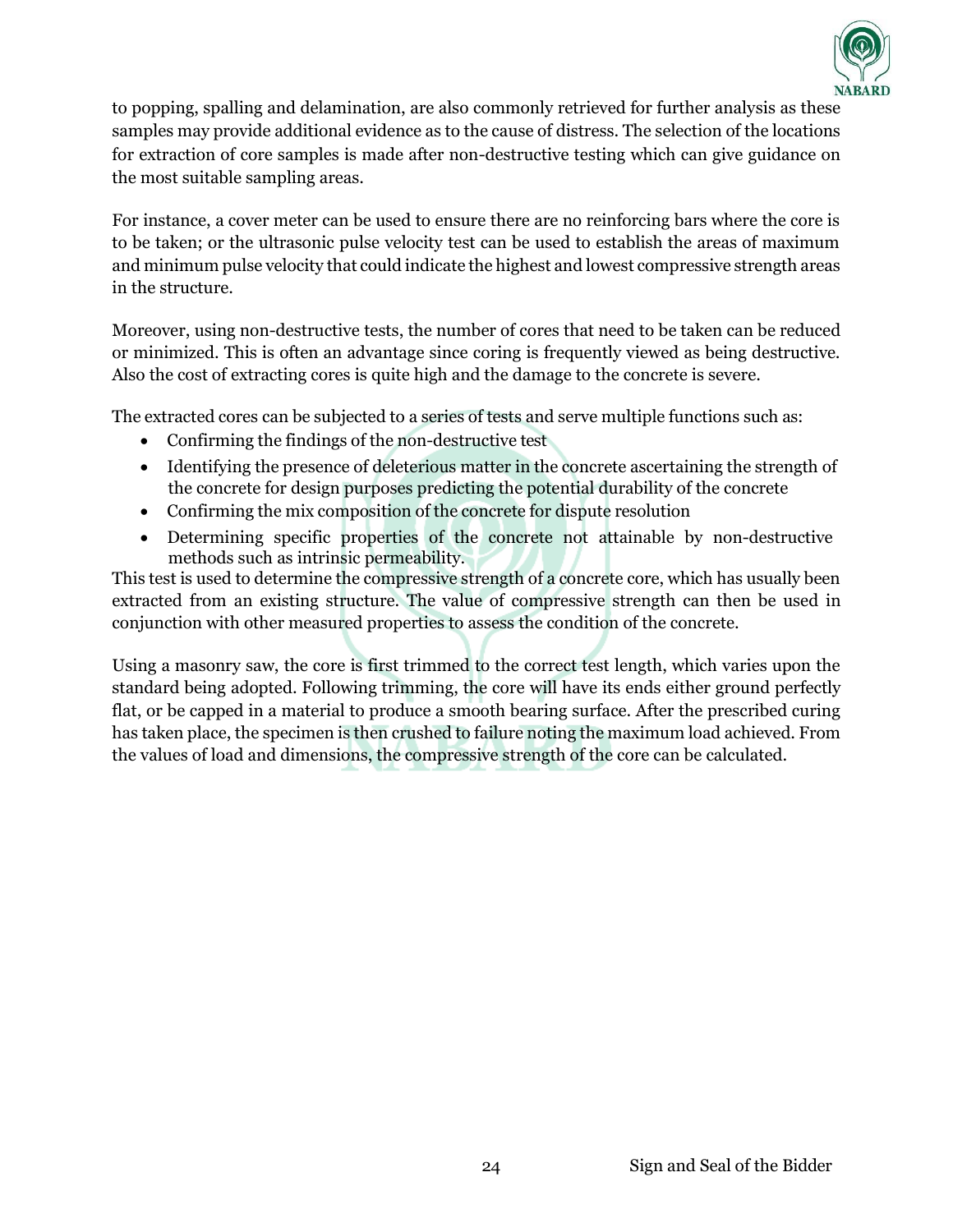

## **6. ARTICLE OF AGREEMENT**

Articles of Agreement made this day of 2022 between the **hereinafter** called the EMPLOYER, which expression shall include its successors and assigns and persons for the time being of the management of the Employer of the one part and hereinafter called the consultant which expression shall include his / their respective Heirs, successors, executors, administrators and assigns of the other part.

Whereas the Employer is desirous of conducting Structural Audit of Office Premises of NABARD in Jaipur has caused specifications describing the work to be done.

And whereas the tendered rates as submitted by the consultant were accepted by the Employer, on the terms and conditions hereinafter agreed at:

And whereas the said specifications and the schedule of quantities have been signed by or on behalf of the parties hereto.

And whereas the Consultant has agreed to execute, upon and subject to the conditions set forth herein and to the conditions set forth in the invitation to tender, General Instructions and Conditions of the tender, and schedule of quantities and Conditions of Contract (all contained in the bid document of which are collectively hereinafter referred to as the said conditions), the works described in the said schedule of quantities at the respective rates herein set forth amounting to the sum as therein arrived at or such other sum as shall become payable there under (hereinafter referred to as "the said contract amount").

NOW IT IS HEREBY AGREED AND DECLARED BY AND BETWEEN THE PARTIES HERE TO FOLLOWS:

In consideration of the said Contract amount to be paid at the time and in the manner set forth in the said conditions, execute and complete the work shown upon the drawings and described in the said specifications and the schedule of quantities.

The Employer shall pay the Consultant the said Contract amount or such other sum shall become payable at the times and in the manner hereinafter specified in the said conditions.

The said Conditions and Appendix thereto shall be read and construed as forming part of this agreement, and the parties hereto shall respectively abide by, submit themselves to the said conditions and perform the agreements on their part respectively in the said conditions contained.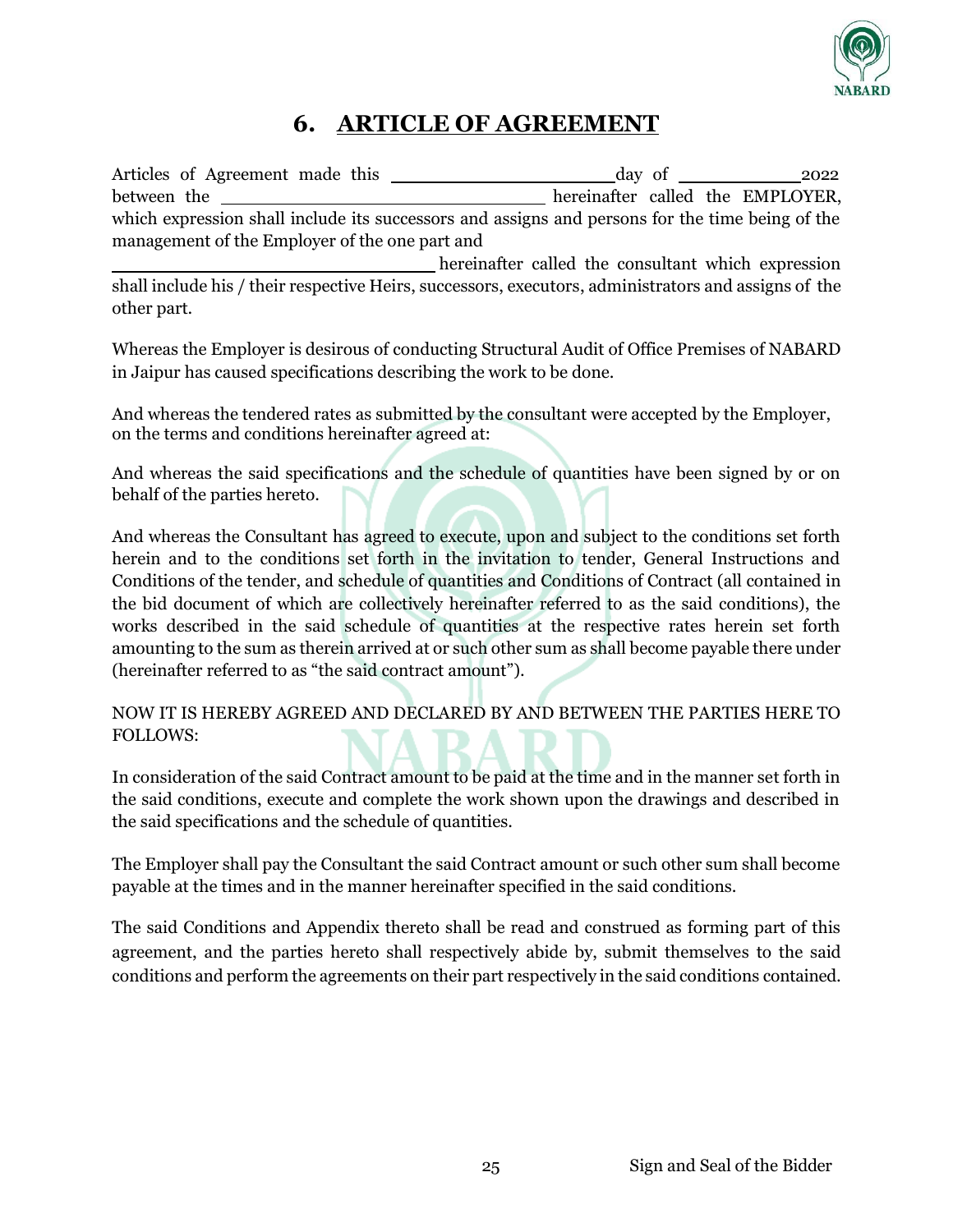

The agreement and documents mentioned herein shall form the basis of this and the decision of the Employer as mentioned in the said conditions, in reference to all matters of dispute be final and binding on all parties.

This contract is neither a fixed lump sum contract nor a piece work contract but is a contract to carry out the work in respect of the entire buildings to be paid for according to schedule of rates and probable quantities or as provided in the said conditions.

In all matters of co-ordination the Employer's decision shall be final and binding on all parties.

The Employer reserves to itself the right of altering nature of the work, adding to or omitting any item of work from the contract or having a portion of the same carried out through other agencies without prejudice to this contract.

Time shall be considered as the essence of this agreement and the consultant hereby agrees to commence the work soon after the site is handed over to him or from the seventh day of the date of issue of formal work order as provided for in the said conditions and to complete the entire work within 60 days from the date of commencement, nevertheless to the provisions for extension of time.

All payments by the Employer under this contract shall be made only at Jaipur. Further all disputes arising out of or in any way connected with this agreement shall be deemed to have arisen in Jaipur and only courts in Jaipur shall have jurisdiction to entertain and determine the same.

The several parts of this contract have been read by us and fully understood by us.

In witness thereof the parties hereto have set their respective hands on the day and the year in above written



Signed by the said consultant.

Signed by the Employer

In the presence of:

| Witness 2: |
|------------|
| Name:      |
| Address:   |
|            |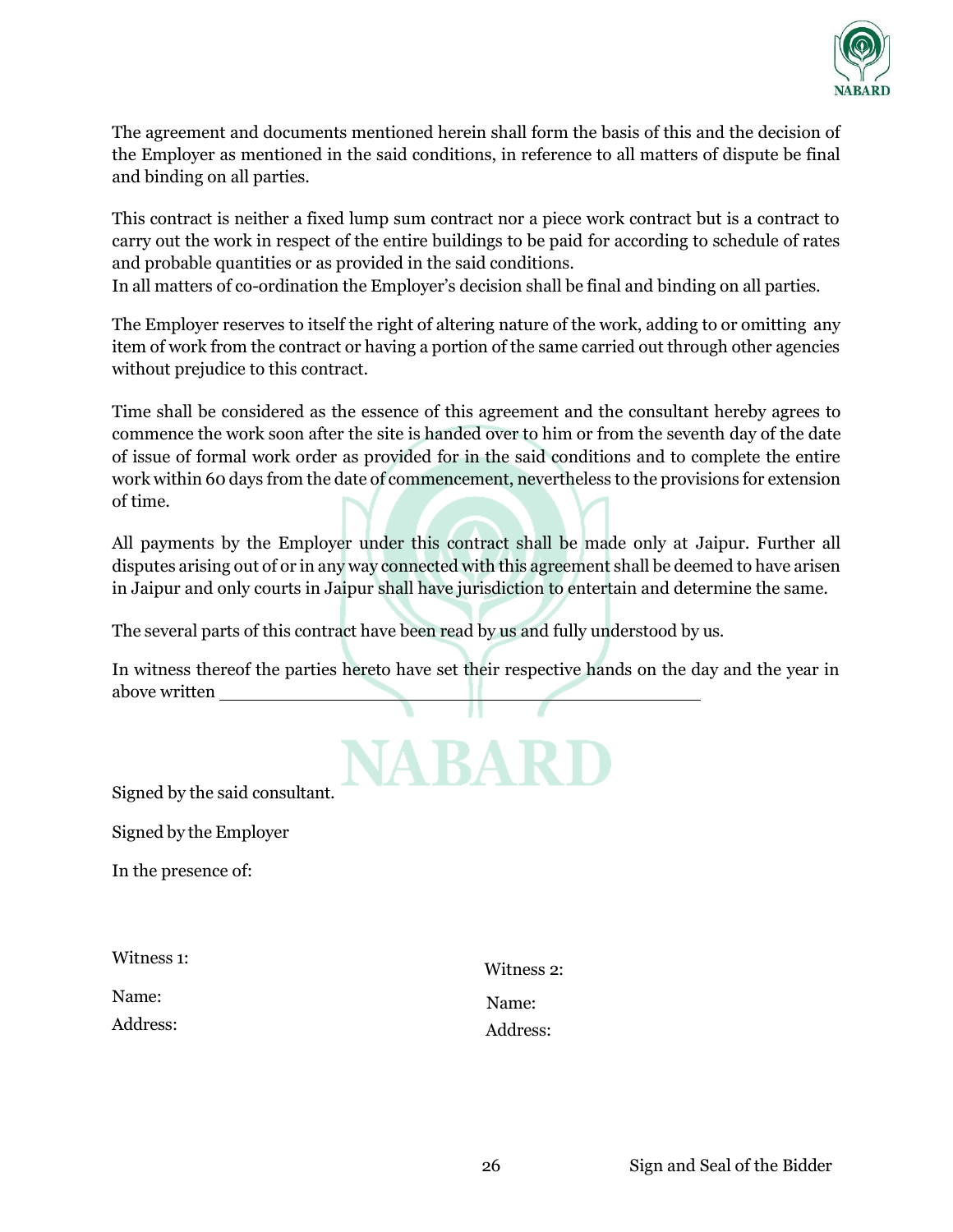

# **7. Information to be furnished by the Consultant**

| Sr.<br>No.     | <b>Particulars</b>                                                                                                                                                                                                                  | <b>Details</b>    |
|----------------|-------------------------------------------------------------------------------------------------------------------------------------------------------------------------------------------------------------------------------------|-------------------|
| $\mathbf{1}$   | Name of the Applicant/Organization and<br>address of their registered office                                                                                                                                                        |                   |
| $\overline{2}$ | Type of the Organization (whether Sole<br>Proprietorship/<br>Partnership/Private<br>Limited/ Limited or Cooperative Body<br>etc.)                                                                                                   |                   |
| 3              | Name of the<br>Proprietor/Partners/Directors of the<br>Organization/Firm.                                                                                                                                                           | (a)<br>(b)<br>(c) |
| $\overline{4}$ | Details<br>of<br>Registration<br>(Whether<br>Partnership firm, Company,<br>etc.)<br>Registering Authority, Date, Registration<br>No., etc. mentioning the business/activity<br>of the firm<br>(Copy of registration to be enclosed) |                   |
| 5              | Experience in the field (Years).<br>Details to be furnished in $\Lambda$ nnexure- $\Lambda$                                                                                                                                         |                   |
| 6              | Technical personnel available in the<br>organization.<br>Details to be furnished in <b>Annexure-B</b>                                                                                                                               |                   |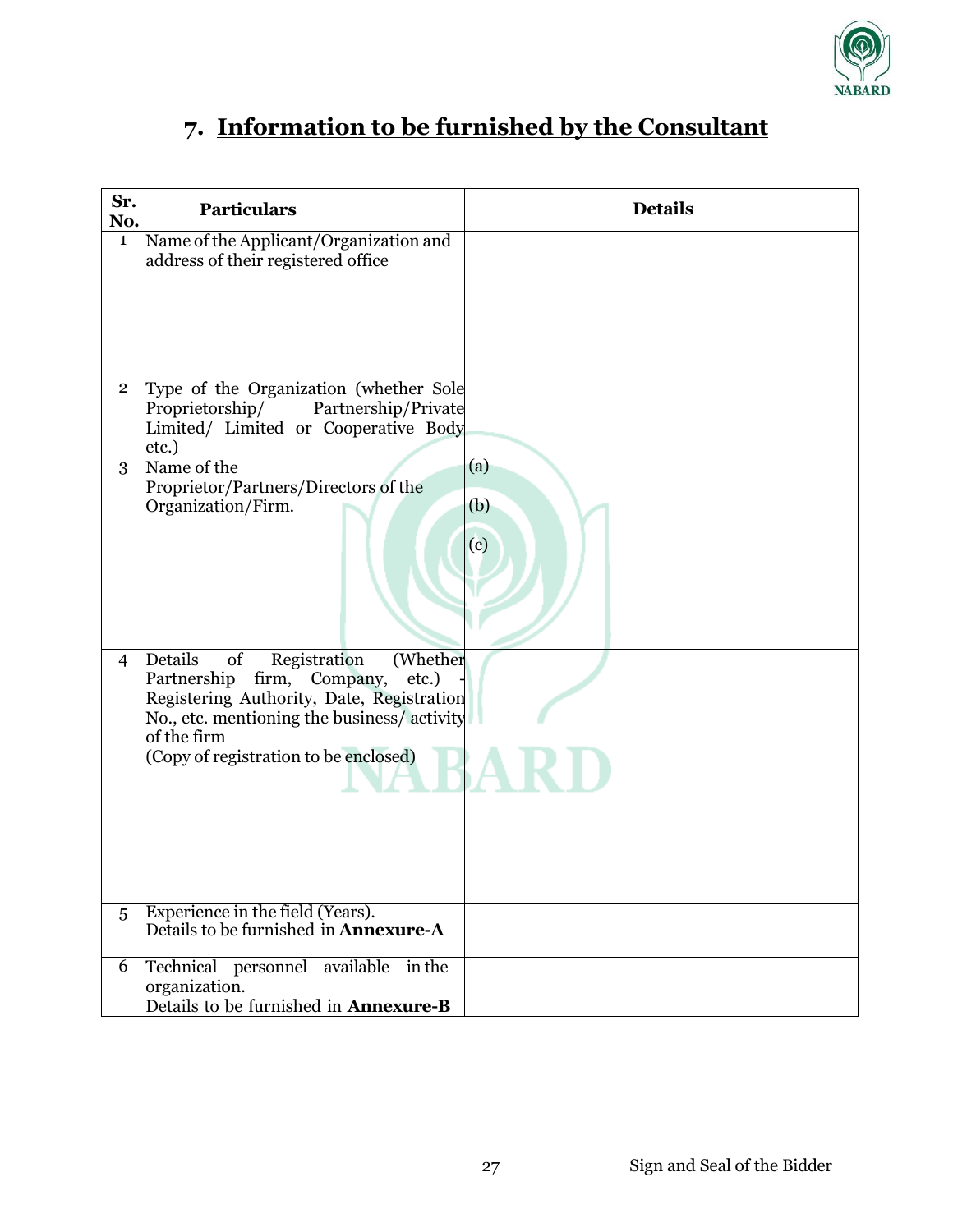

| Sr.<br>No.     | <b>Particulars</b>                                                                                                                                                                                                                                                               | <b>Details</b> |
|----------------|----------------------------------------------------------------------------------------------------------------------------------------------------------------------------------------------------------------------------------------------------------------------------------|----------------|
| $\overline{7}$ | Address of office through which the<br>proposed work of NABARD will be<br>handled and the name and designation<br>of the Officer-in-Charge                                                                                                                                       |                |
| 8              | Balance Sheet / Profit & Loss statement<br>for the previous three years, duly<br>certified by a practising Chartered<br>Accountant in support of Average<br>Annual Turnover or Banker's Solvency<br>Certificate in proof of having adequate<br>financial standing.               |                |
| 9              | Yearly turnover of the company during<br>last 3 years (Year-wise 2018-19, 2019-20<br>and 2020-21)                                                                                                                                                                                |                |
| 10             | Suit/Litigation<br>Whether<br>any Civil<br>arisen in the contracts executed during<br>the last 5 years/being executed. If yes,<br>please furnish the name of the project,<br>employer, nature of work, contract<br>value, work order and date and brief<br>details of litigation |                |
| 11             | Whether the firm has been blacklisted<br>by any government organization.                                                                                                                                                                                                         |                |
| 12             | Have you in the past carried out any<br>works for NABARD? If yes, give details.                                                                                                                                                                                                  |                |
| 13             | Permanent Account No. (PAN) of the<br>firm. Copy to be enclosed.                                                                                                                                                                                                                 |                |
| 14             | <b>GST</b> Registration No.<br>(Copy of GST Registration to be<br>enclosed)                                                                                                                                                                                                      |                |
| 15             | Bank Account No. and IFS Code<br>(Copy of cancelled cheque to be<br>enclosed)                                                                                                                                                                                                    |                |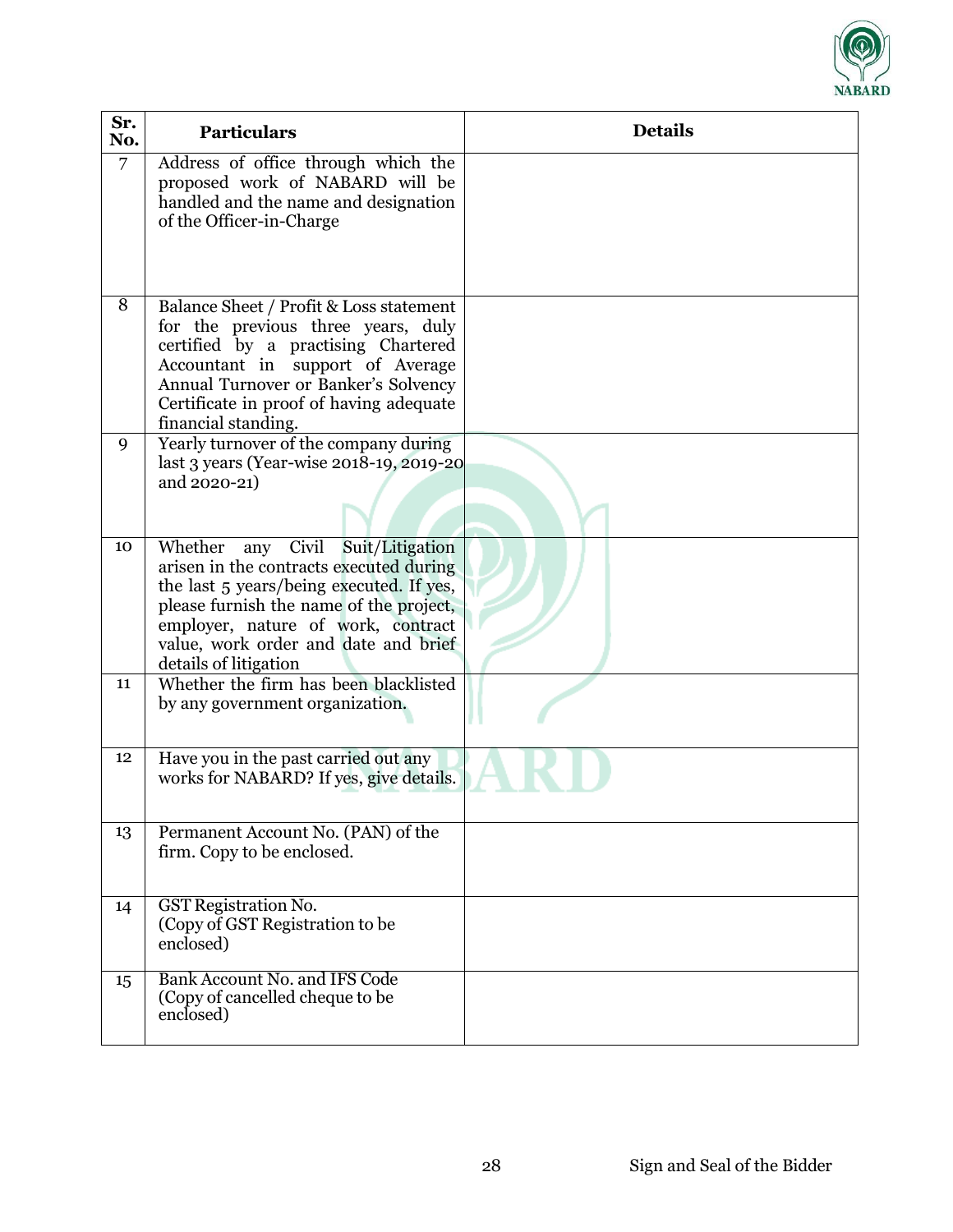

# **8. Details of the Bank Account**

| Name of the Firm/               |  |
|---------------------------------|--|
| Agency/Consultant               |  |
| Category                        |  |
| (Individual/Partnership/        |  |
| Proprietor/Company etc.)        |  |
| Name of the Account Holder      |  |
|                                 |  |
| Registered Address of the       |  |
| Firm                            |  |
| Name of the Bank's Branch       |  |
| and Address                     |  |
| Bank's Code and Branch's        |  |
| Code                            |  |
| <b>IFSC Code of the Bank's</b>  |  |
| <b>Branch</b>                   |  |
| Type of Account                 |  |
| (Current/Savings/Cash           |  |
| Credit)                         |  |
| <b>Account Number</b>           |  |
| <b>PAN Number</b>               |  |
| <b>Service Tax Registration</b> |  |
| Number                          |  |
| <b>TAN Number</b>               |  |
| Other details if any            |  |
|                                 |  |

## **Please enclose:**

- **i. a copy of cancelled cheque of the bank account,**
- **ii. a copy of PAN card.**

Place:

Date:

(Signature and Full Name of the authorized person with seal on behalf of Firm/Agency/Consultant)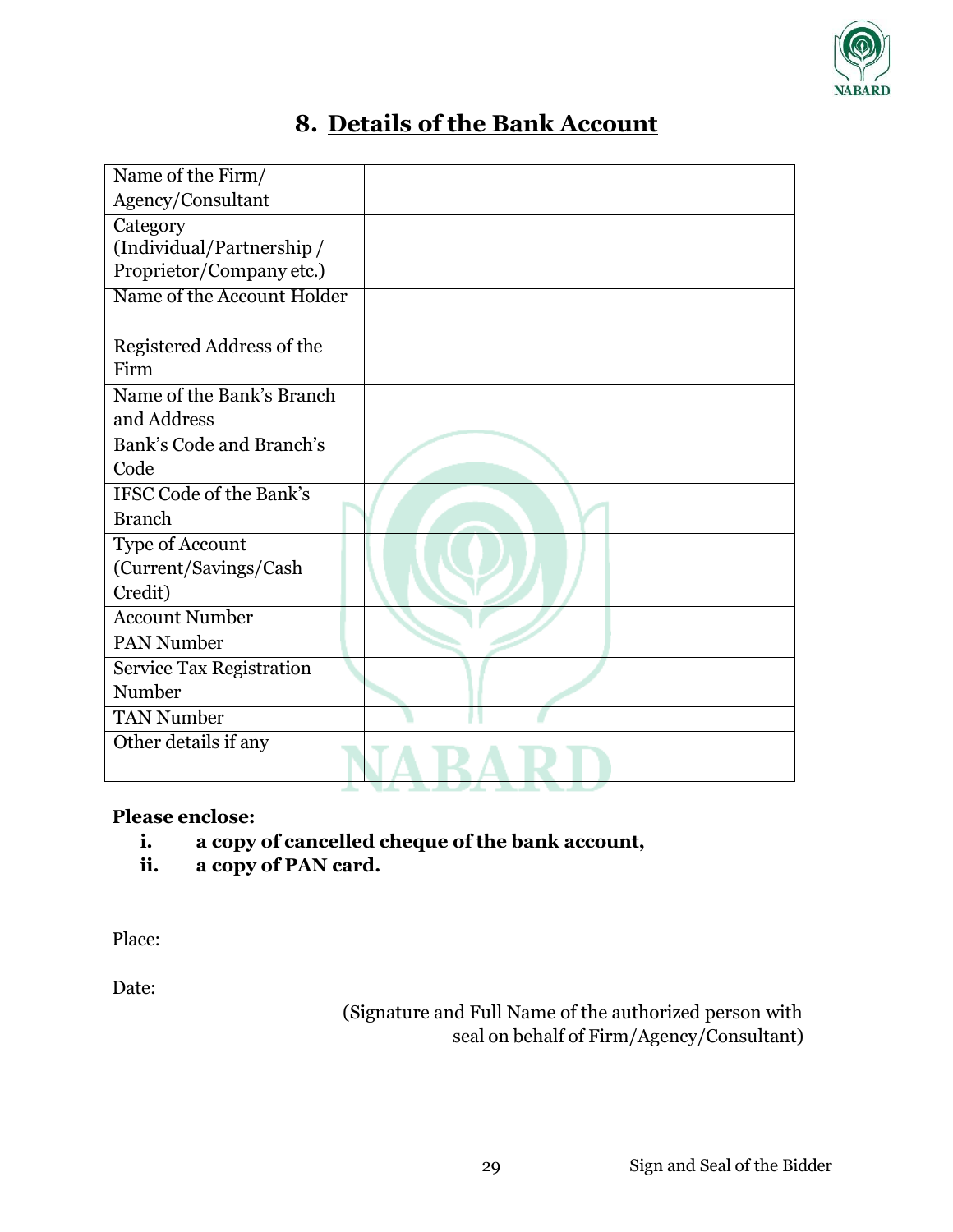

## **9. ANNEXURE-A**

#### **a) Completed Works as per the eligibility criteria.**

#### **List of important works done in the last 05 years.**

| Sr. | Name                        |    | Cost Name      | Full    |              | Name of the Contact no. of | Email id | Completion        |            | Whether       | Any other   |
|-----|-----------------------------|----|----------------|---------|--------------|----------------------------|----------|-------------------|------------|---------------|-------------|
| No. | $\&$                        | of | of             | address | contact      | the contact                | of the   | period            |            | the work      | relevant    |
|     | $\vert$ Location work worer |    |                |         | person from  | person of the              | contact  |                   |            | was left      | information |
|     | of work                     |    |                |         | owner's side | owner                      | person   | Stipulated Actual | incomplete |               |             |
|     |                             |    |                |         | for whom     | (Mandatory)                | (Mandato |                   |            | (reasons if   |             |
|     |                             |    |                |         | work was     |                            | ry)      |                   |            | any for       |             |
|     |                             |    |                |         | executed     |                            |          |                   |            | delay in      |             |
|     |                             |    |                |         |              |                            |          |                   |            | completion    |             |
|     |                             |    |                |         |              |                            |          |                   |            | of work) or   |             |
|     |                             |    |                |         |              |                            |          |                   |            | contract      |             |
|     |                             |    |                |         |              |                            |          |                   |            | was           |             |
|     |                             |    |                |         |              |                            |          |                   |            | terminated    |             |
|     |                             |    |                |         |              |                            |          |                   |            | from either   |             |
|     |                             |    |                |         |              |                            |          |                   |            | side (give    |             |
|     |                             |    |                |         |              |                            |          |                   |            | full details) |             |
| 1   | $\overline{2}$              | 3  | $\overline{4}$ | 5       | 6            | 7                          | 8        | 9                 | 10         | 11            | 12          |
|     |                             |    |                |         |              |                            |          |                   |            |               |             |
|     |                             |    |                |         |              |                            |          |                   |            |               |             |
|     |                             |    |                |         |              |                            |          |                   |            |               |             |
|     |                             |    |                |         |              |                            |          |                   |            |               |             |

**NABARD**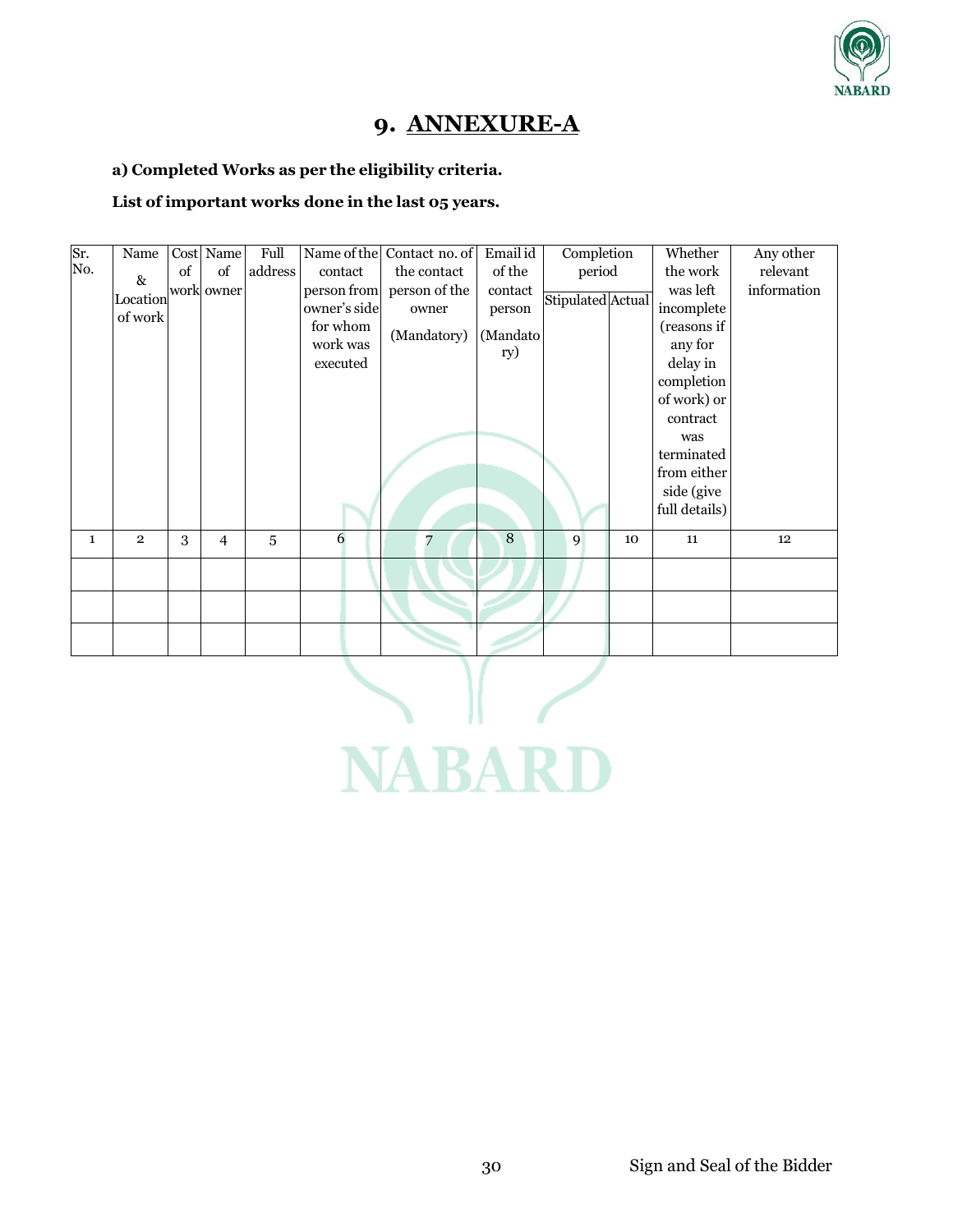

## **10. ANNEXURE-B**

### **List of technical personnel, giving the technical qualifications, experience, including that in the present organization**

| Sr.<br>No. | Name           | Qualification Consultancy Nature of the | experience<br>(year) | work/project<br>handled | Name of the<br>organisation<br>employed<br>including<br>present<br>organisation | Date of<br>joining<br>employme<br>nt | Special<br>experience | Remarks<br>if any |
|------------|----------------|-----------------------------------------|----------------------|-------------------------|---------------------------------------------------------------------------------|--------------------------------------|-----------------------|-------------------|
|            | $\overline{2}$ | 3                                       | 4                    | 5                       | 6                                                                               | 7                                    | 8                     | Q                 |
|            |                |                                         |                      |                         |                                                                                 |                                      |                       |                   |
|            |                |                                         |                      |                         |                                                                                 |                                      |                       |                   |

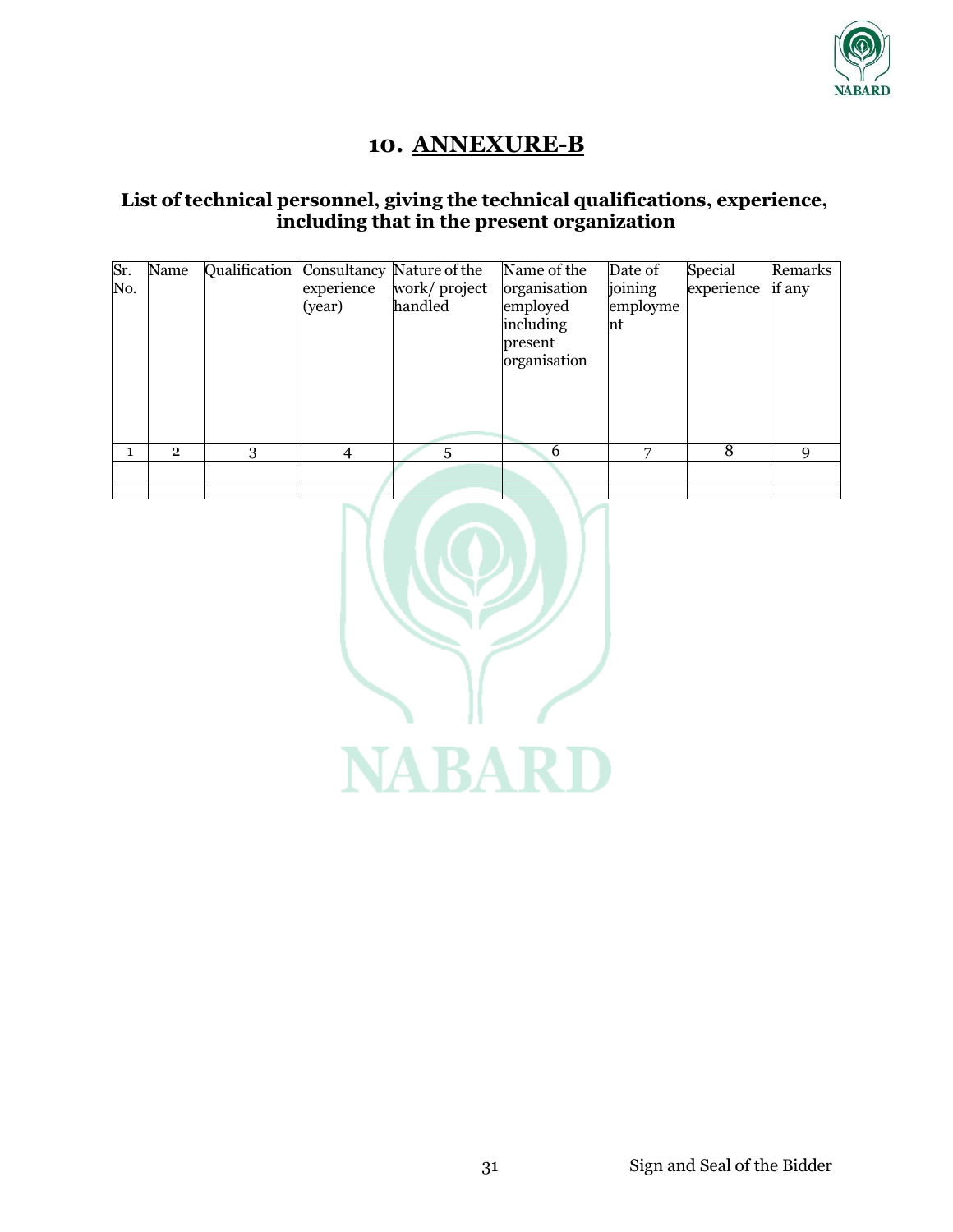

# **PART-II**

# **PRICE BID**

# **BILL OF QUANTITY (Annexure-C)**

**Tender for appointment of Structural Consultant for conducting Structural Audit of Office Premises of NABARD in Jaipur.**

# **A. Structural Audit of Office Premises**

| Sl. | <b>Description</b>                                                                                                                                                                                                                                                                                                                                                                                                                                                                                                                                                                                 | Quantity | Rate  | Unit     | <b>Total Amount</b> |
|-----|----------------------------------------------------------------------------------------------------------------------------------------------------------------------------------------------------------------------------------------------------------------------------------------------------------------------------------------------------------------------------------------------------------------------------------------------------------------------------------------------------------------------------------------------------------------------------------------------------|----------|-------|----------|---------------------|
| No. |                                                                                                                                                                                                                                                                                                                                                                                                                                                                                                                                                                                                    |          | (Rs.) |          | (Rs.)               |
| 1   | Conducting detailed survey of<br>building by visual inspection &<br>submission of preliminary report<br>covering<br>External faces, common areas e.g.<br>a.<br>Terrace, staircase, water tanks etc.                                                                                                                                                                                                                                                                                                                                                                                                | Lump sum |       | Lump sum |                     |
| 2.a | <b>Rebound Hammer Test:</b>                                                                                                                                                                                                                                                                                                                                                                                                                                                                                                                                                                        |          |       |          |                     |
|     | Preparing the surface of RCC structural<br>members such as beams, columns, slabs<br>the<br>plastered<br>by<br>chipping<br>etc.<br>surface/finishing/cladding to expose the<br>concrete, smoothening the area using<br>carborandum stone all in terms of<br>relevant<br>IS<br>code<br>and conducting<br>rebound hammer test all as per IS<br>13311-1992(Part 2) or as directed by<br>consultant including analysis of the test<br>result & preparation of separate report<br>for each building with observations and<br>recommendations for remedial measures<br>if any.                            | 120      |       | Per No.  |                     |
| 2.b | <b>UPV (Ultrasonic Pulse Velocity)</b><br>Test:<br>Preparing the surface of RCC structural<br>members such as beams, columns, slabs<br>by<br>chipping<br>the<br>plastered<br>etc.<br>surface/finishing/cladding to<br>expose<br>the concrete, smoothening the area using<br>carborandum stone all in terms of<br>relevant IS Code and conducting UPV all<br>as per IS 13311-1992 (Part 1) or as<br>directed by consultant including analysis<br>of the test result & preparation of<br>separate report for each building with<br>observations and recommendations for<br>remedial measures if any. | 50       |       | Per No.  |                     |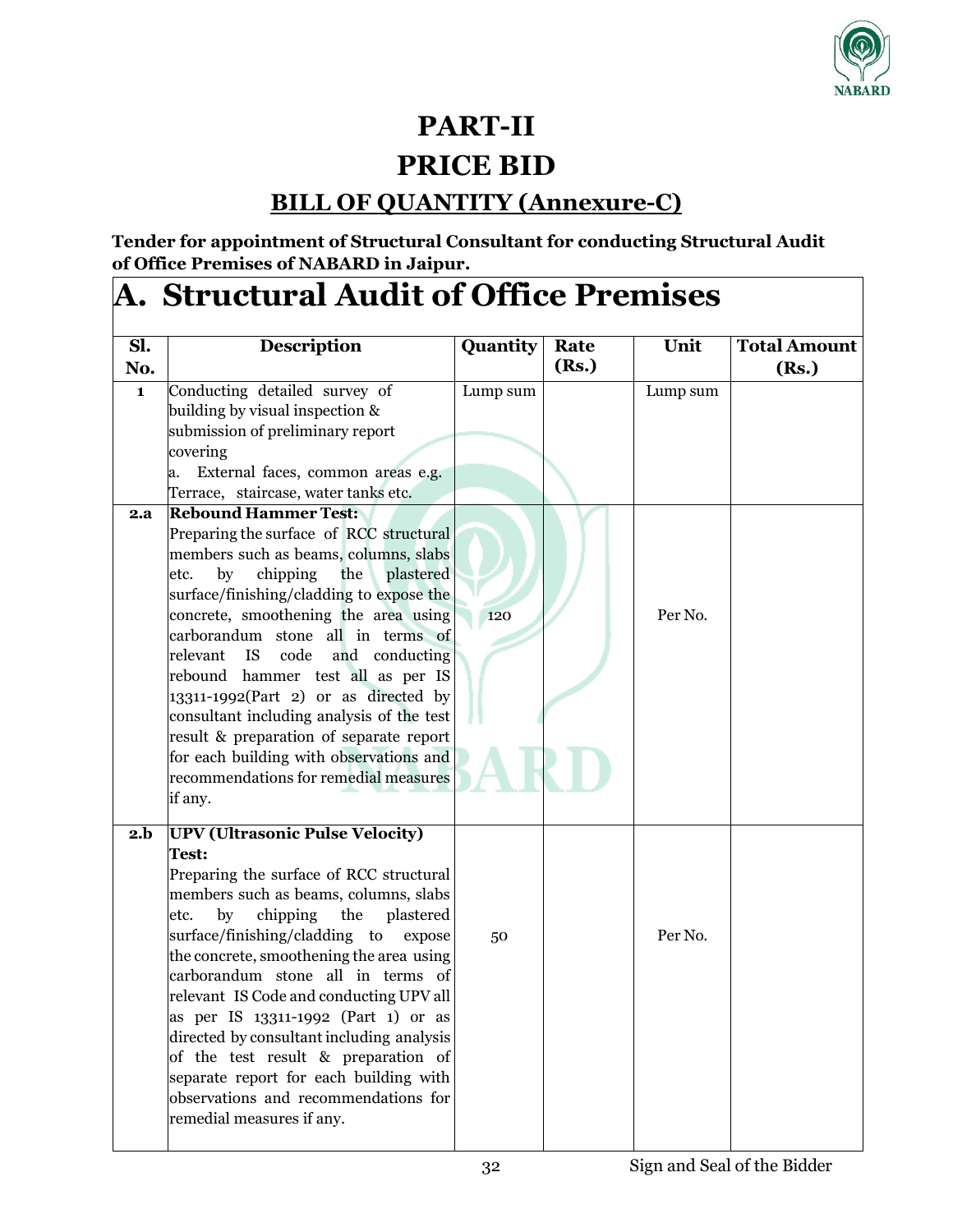

| 2.c | Cell<br>Potential<br>Half<br><b>Test</b><br>for   |    |         |  |
|-----|---------------------------------------------------|----|---------|--|
|     | <b>Corrosion mapping:</b>                         |    |         |  |
|     | Preparing the structural members as               |    |         |  |
|     | directed to expose the reinforcement              |    |         |  |
|     | steel, cleaning the area with blower/wire         | 9  | Per No. |  |
|     | brush<br>and carrying<br>out<br>half-cell         |    |         |  |
|     | potentiometer test for measuring the              |    |         |  |
|     | level of corrosion of reinforcement steel         |    |         |  |
|     | in the RCC member including analysis of           |    |         |  |
|     | the test result & preparation of separate         |    |         |  |
|     | each<br>building<br>report<br>for<br>with         |    |         |  |
|     | observations and recommendations for              |    |         |  |
|     | remedial measures if any.                         |    |         |  |
| 2.d | <b>Carbonation Depth Test:</b>                    |    |         |  |
|     | Preparing the surface of RCC structural           |    |         |  |
|     | member such as beams, columns, slabs,             |    |         |  |
|     | water tank walls & slab etc. by chipping          |    |         |  |
|     | the plastered surface/finishing/cladding          |    |         |  |
|     | to expose the concrete, cutting etc. as per       | 16 | Per No. |  |
|     | relevant<br>and conducting<br>code                |    |         |  |
|     | carbonation test at various depth as              |    |         |  |
|     | directed<br>by<br>consultant<br>using             |    |         |  |
|     | phenolphthalein<br>of<br>Specified                |    |         |  |
|     | depth<br>concentration to<br>$\circ$ of<br>assess |    |         |  |
|     | carbonation including analysis of the test        |    |         |  |
|     | result & preparation of separate report           |    |         |  |
|     | for each building with observations and           |    |         |  |
|     | recommendations for remedial measures             |    |         |  |
|     | if any.                                           |    |         |  |
| 2.e | Core Test (To be conducted if beam                |    |         |  |
|     | or roof slab shows any sign of                    |    |         |  |
|     | distress):                                        |    |         |  |
|     | Deciding the location by using "Rebar             |    |         |  |
|     | Locator/Cover Meter" and preparing                |    |         |  |
|     | the structural members as directed to             |    |         |  |
|     | expose the concrete, cleaning the area            |    |         |  |
|     | with blower /wire brush and taking out            | 10 | Per No. |  |
|     | the concrete sample with cutter and               |    |         |  |
|     | testing as per standard specification             |    |         |  |
|     | including analysis of the test result &           |    |         |  |
|     | preparation of<br>separate<br>report<br>for       |    |         |  |
|     | building with observations and<br>each            |    |         |  |
|     | recommendations<br>for<br>remedial                |    |         |  |
|     | measures, if any.                                 |    |         |  |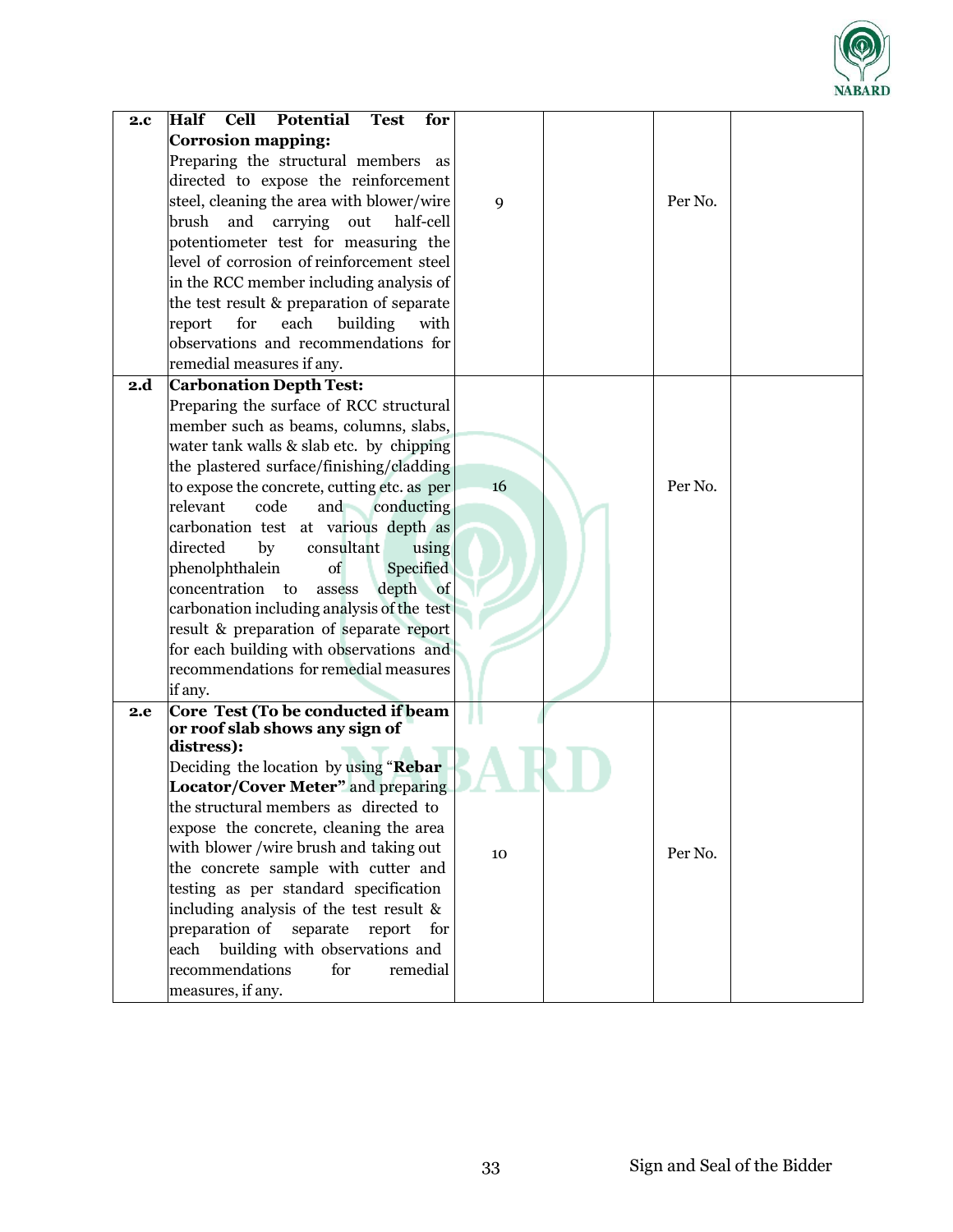

| 3                       | Consultancy charges for preparation of Lump sum<br>Detailed structural audit report and         |          | Lump sum |  |
|-------------------------|-------------------------------------------------------------------------------------------------|----------|----------|--|
|                         | of<br>Certificate regarding<br>issuance                                                         |          |          |  |
|                         | Structural Safety of the building.                                                              |          |          |  |
|                         | The Detailed structural audit report                                                            |          |          |  |
|                         | should include:                                                                                 |          |          |  |
|                         | detailed<br>a. The<br>findings<br>from                                                          |          |          |  |
|                         | visual inspection as in item 1                                                                  |          |          |  |
|                         | b. Non-destructive test results                                                                 |          |          |  |
|                         |                                                                                                 |          |          |  |
| $\overline{\mathbf{4}}$ | Repair and painting of the patches<br>that were damaged during the<br>execution of above tests. | Lump sum | Lump sum |  |
| 5                       | <b>Total</b>                                                                                    |          |          |  |
| 6                       | <b>GST</b>                                                                                      |          |          |  |
| 7                       | Gross Total (Sr. No. 5+ Sr. No.6)                                                               |          |          |  |
| 8                       | <b>Gross Total in words:</b>                                                                    |          |          |  |

The number of core tests will be carried out by adjusting number of carbonation test/Half-cell potential test. If it is required to conduct additional tests than the amount corresponding to the particular test + GST shall be paid extra over the Gross Amount.

Note: - The quantity / number of various tests as mentioned above are indicative only. The Consultant will suggest the locations and no. of various tests required after surveying the buildings. Thereafter, after approval from NABARD of no. of tests to be conducted, the Consultant shall carry out the tests.